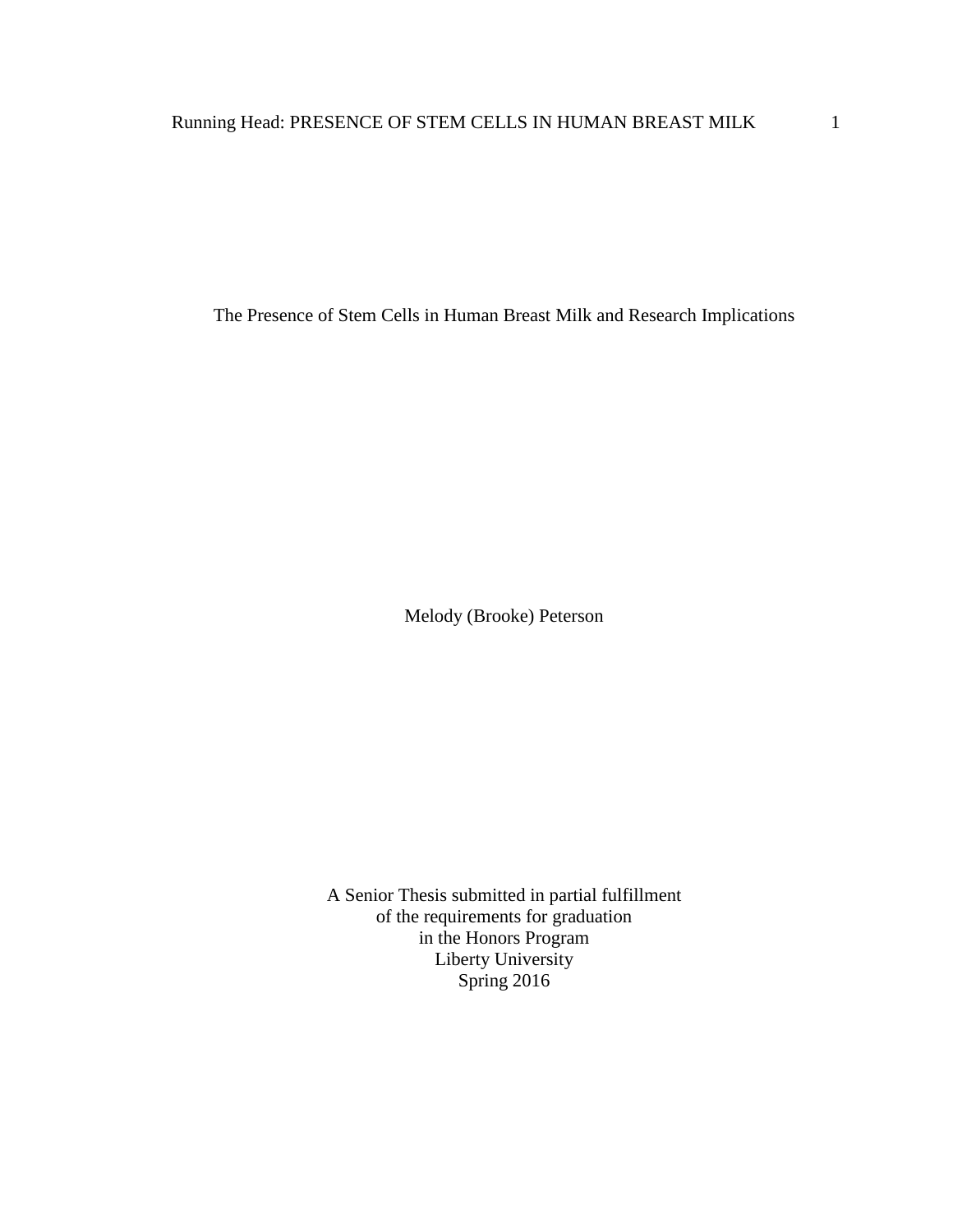Acceptance of Senior Honors Thesis

This Senior Honors Thesis is accepted in partial fulfillment of the requirements for graduation from the Honors Program of Liberty University.

> Mary A. Highton, DNP, MSN, NNP-BC Thesis Chair

\_\_\_\_\_\_\_\_\_\_\_\_\_\_\_\_\_\_\_\_\_\_\_\_\_\_\_\_\_\_

Linda Gregory MSN, RN Committee Member

\_\_\_\_\_\_\_\_\_\_\_\_\_\_\_\_\_\_\_\_\_\_\_\_\_\_\_\_\_\_

Kimberly A. P. Mitchell, Ph.D. Committee Member

\_\_\_\_\_\_\_\_\_\_\_\_\_\_\_\_\_\_\_\_\_\_\_\_\_\_\_\_\_\_

Marilyn Gadomski, Ph.D. Honors Assistant Director

\_\_\_\_\_\_\_\_\_\_\_\_\_\_\_\_\_\_\_\_\_\_\_\_\_\_\_\_\_\_

\_\_\_\_\_\_\_\_\_\_\_\_\_\_\_\_\_\_\_\_\_\_\_\_\_\_\_\_\_\_ Date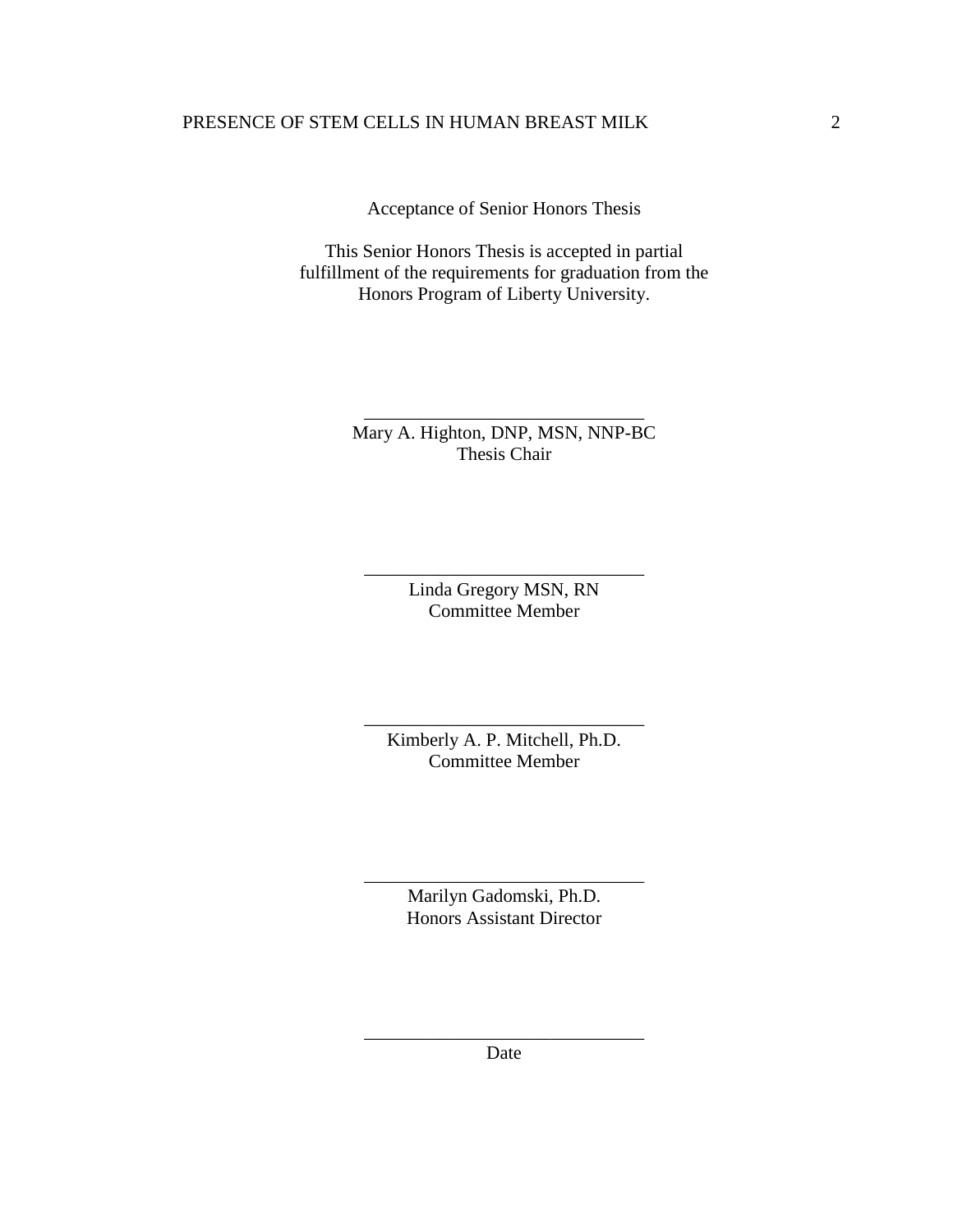## Abstract

Stem cell therapy research is an expanding area of study as stem cell therapy is believed to have the potential to provide treatment options for numerous disease processes. Currently, embryonic stem cell research is the method of choice to evaluate the potential for stem cell therapy. The use of human embryos for stem cell research raises moral and ethical controversies. Stem cells are found in a variety of mediums, but until the recent discovery of stem cells in human breast milk, the most versatile stem cells have been those found in the human embryo. Human breast milk stem cells could offer a new and less controversial medium of study. Both pluripotent and multipotent stem cells have been found in breast milk samples. Breast milk could provide stem cells compatible for extensive research without the moral constraints of embryonic stem cell research. The implications of such a find could mean increased stem cell availability for further investigation into the therapeutic use of stem cells in the management, treatment, and cure for a wide variety of health ailments. Human breast milk stem cells offer specific therapeutic potentials based on their particular affinities that other stem cell sources lack.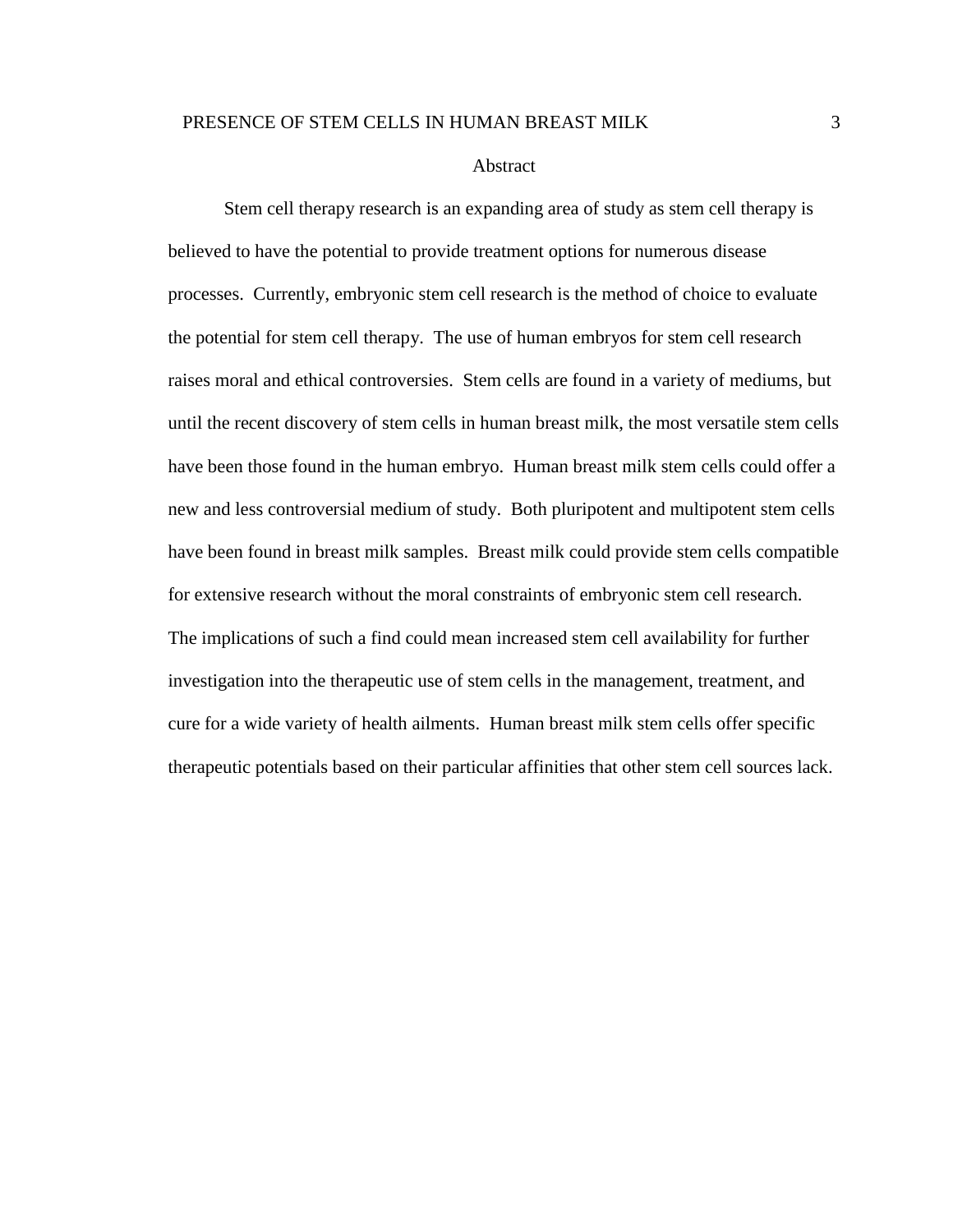The Presence of Stem Cells in Human Breast Milk and Research Implications

# **Breast Milk Overview**

Breast milk offers a wide host of benefits for the infant, including the proper and necessary nourishment to support and encourage growth and development. According to Ballard and Morrow (2013) human breast milk should not be described as *merely nutrition* for the infant. The cellular and bioactive components of breast milk make it much more than a way to provide calories for an infant. When studying breast milk, it becomes obvious very early on that one of the most important purposes of breast milk is to provide immunity for the baby (Piper, Berry & Cregan, 2007). Right after birth, the mother's first thick milk fills the ducts of the breast; this milk is known as colostrum. Colostrum is most significantly comprised of immune factors rather than lactose. Lactose provides most of the nutritional support that the baby requires. The abundance of immune factors in colostrum indicates that breast milk serves a greater purpose for the newborn than simple nutrition. The breast milk immune factors include T-cells, macrophages, stem cells, lymphocytes, cytokines, immunoglobulins, and oligosaccharides. Each of these factors supplements the infant's inadequate immune system until the child can properly develop his/her own immunity. Breast milk specifically includes the immunoglobulins IgG, IgM, and IgA which help the infant develop his/her immune system. Oligosaccharides found in milk are important in helping the baby develop a positive normal flora in the intestines. These oligosaccharides are known as prebiotics as they encourage beneficial organism growth in the gastrointestinal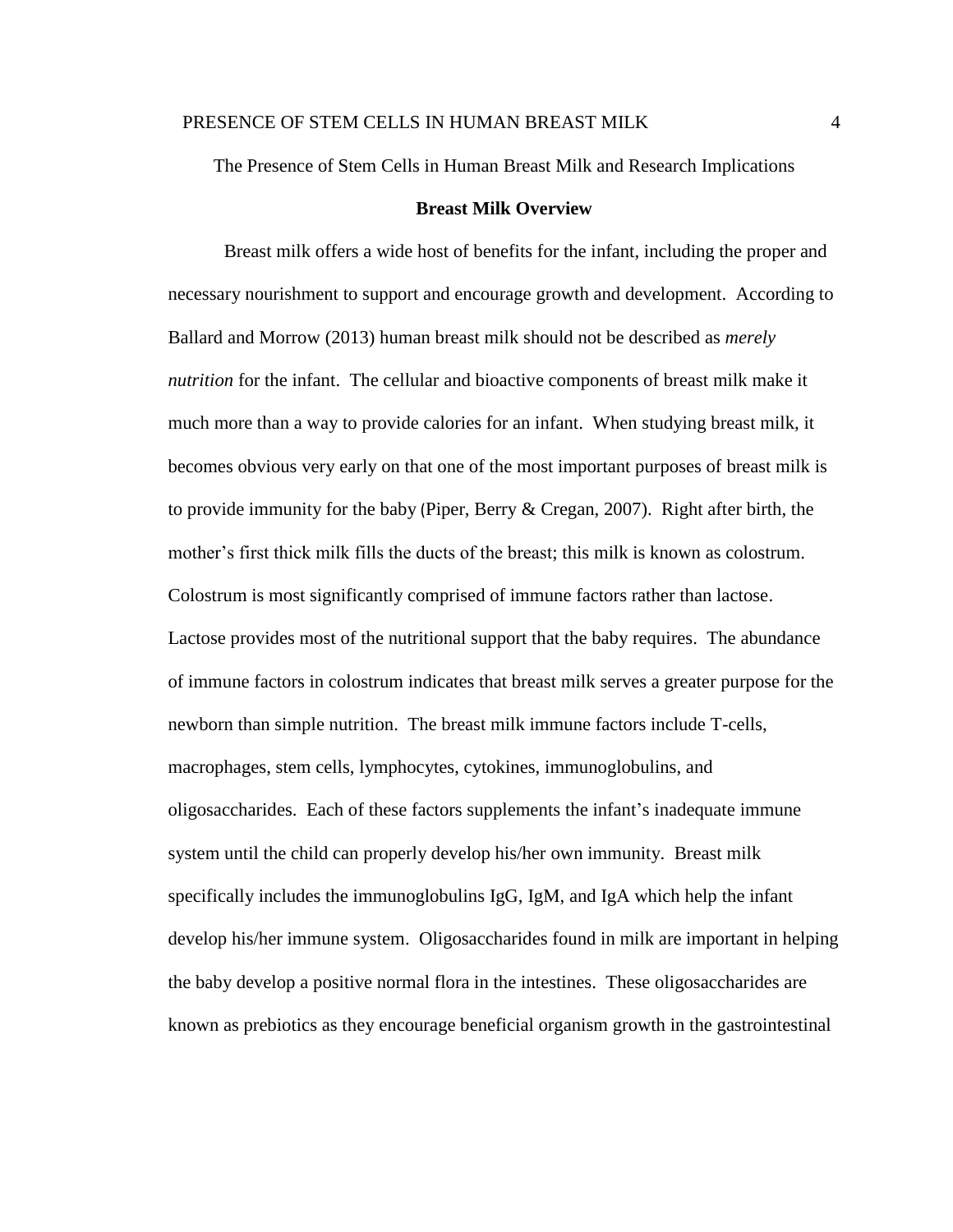tract. The cytokines play a role in reducing the risk of allergy development in breastfed children (Ballard & Morrow, 2013).

Breast milk contains a variety of growth factors that help the infant grow and mature properly. These growth factors include epidermal, neuronal, insulin-like, and vascular endothelial growth factors as well as erythropoietin, somatostatin, calcitonin, and adiponectin. The growth factors work to regulate the breastfed infant's growth in several different areas. The growth factors appear to play a particular role in the development of the gastrointestinal (GI) tract through maturation, repair, development, and even by improving peristalsis (Ballard & Morrow, 2013). Proteins in the form of whey and caseins are present in breast milk to give the infant the nutrition that it needs to grow properly. These proteins offer beneficial antimicrobial activity throughout the body and aid in the absorption of key nutrients (Piper, Berry, & Cregan, 2007).

There are other important macronutrients in breast milk, such as the lipid or fat portion of the breast milk. The lipids found in human milk provide nearly half of the energy in the breast milk. Lipids contain docosahexaenoic acid (DHA) which plays a significant role in neural and retinal development. Carbohydrates are also found in human breast milk, most commonly in the form of lactose. The carbohydrate components of breast milk serve as a significant energy source for the infant as they are broken down into glucose. The oligosaccharides that are frequently found in breast milk have shown the ability to protect infants against a variety of GI ailments, including multiple causes of diarrhea (Piper et al., 2007).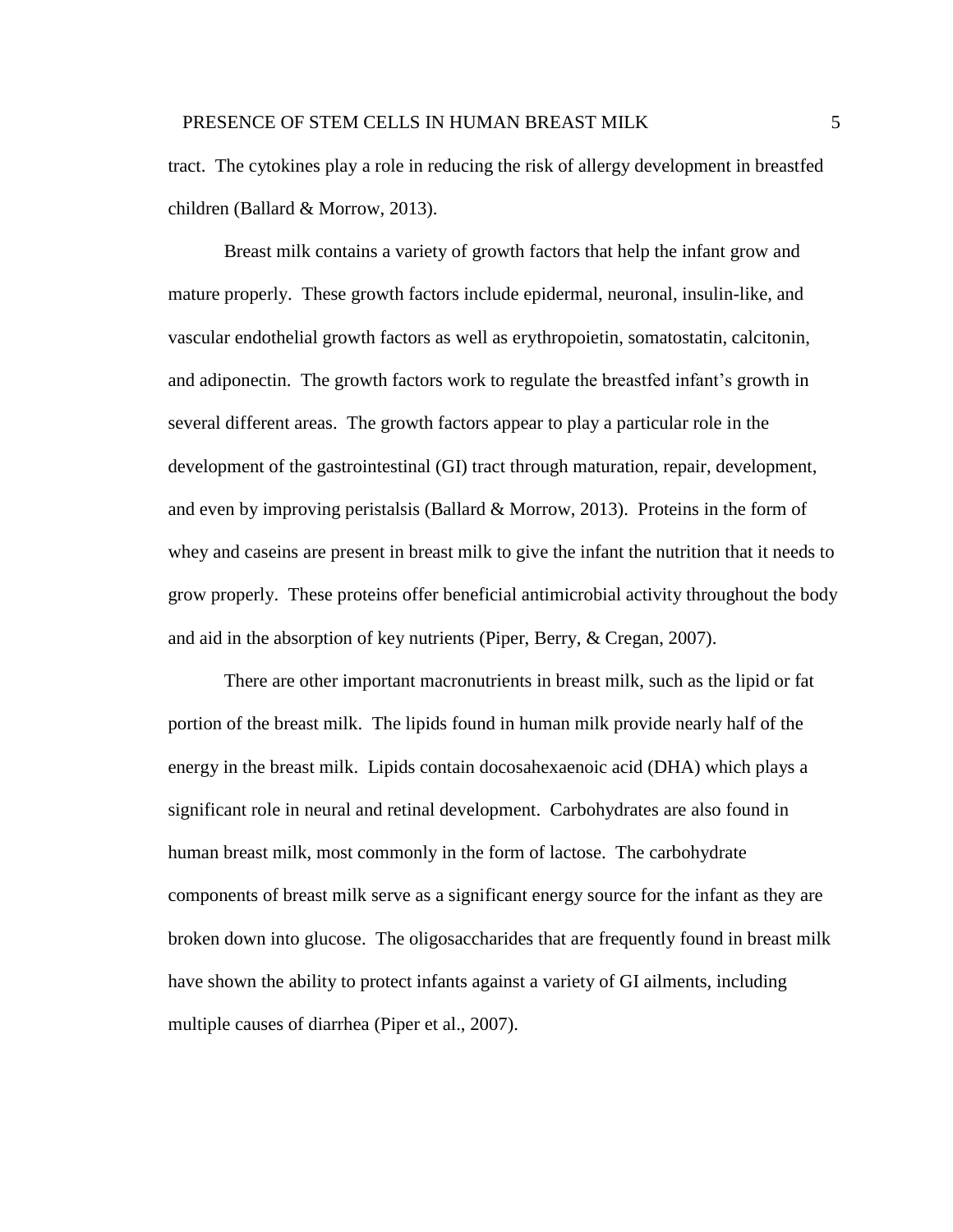# **Production of Stem Cells**

# **Differential Abilities**

Stem cells are cells that have not yet been differentiated into one specific cell type, but retain the possibility of dividing into multiple cells of varying cell type. Stem cells have designations based on their abilities to differentiate and multiply. Totipotent cells have the ability to differentiate into all cell types including a functional organism. Pluripotent stem cells have the ability to differentiate into all cell types, excluding a functional organism. Multipotent stem cells have a limited ability to differentiate into a variety of cell types and are often referred to as progenitor cells (Hassiotu et al., 2012). Both pluripotent and multipotent stem cells have been found in breast milk (Serakinci & Keith, 2006).

# **Cellular Identification**

Cell markers are used to identify specific cell populations present in breast milk. Stem cell markers are determined by the types of molecules that bind to the receptor sites on the cell. Stem cells can also be identified by cytokeratin (CK) markers. Flow cytometry has been employed to evaluate the cell constitution of breast milk. Flow cytometry evaluates the breast milk for the quantity and the characteristics of the milk's cellular components. Stem cells have been found in varying amounts by their specific stem cell markers (Fan et al., 2010).

The CK markers and cluster of differentiation (CD) markers were used in many research studies to identify the cellular components of breast milk and especially stem cell presence. Some of the most commonly cited cellular markers found for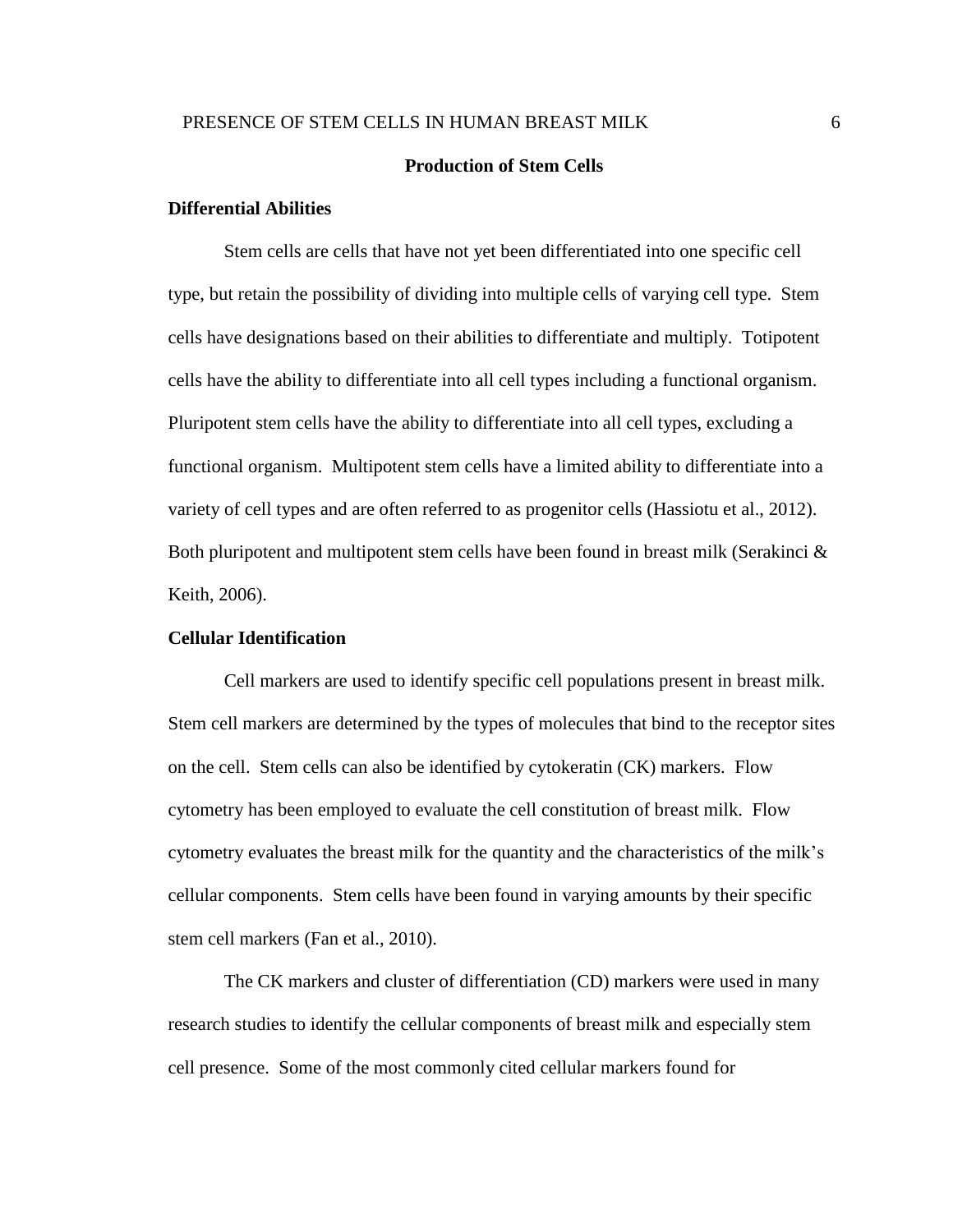hematopoietic stem cells include CD34, CD133, and CD117. Those used for mesenchymal stem cells include CD90, CD105, and CD73. Myoeptithelial cells include CD9 and CD44. Immune cells that are found in significant amounts in human breast milk are CD209, CD86, CD83, CD14, CD13, and HLADR. Mammary stem cells are marked by the expression of CK5, CK14, and CK19 markers. Proper cellular identifications allows for accurate determination of the cell's differential abilities. CD or CK markers have not yet been discovered for some cells; therefore, cellular identification for these cells is based on differential ability (Indumathi et al., 2012). .

#### **Components of Breast Milk**

# **Stem Cell Components**

Breast milk provides cellular components that encourage proper growth and ideal functioning of a child. Out of the cellular components of breast milk such as leukocytes, lymphocytes, phagocytes, epithelial cells, neutrophils, monocytes, and colostral corpuscles, a variety of stem cells and progenitor cells have been found (Indumathi, Dhanasekaran, Rajkumar, & Sudarsanam, 2012). Specific stem cells found in breast milk include hematopoietic stem cells, mammary stem cells, mesenchymal stem cells, neuroprogenitor cells, and myoepithelial progenitor cells (Fan, Chong, Choolani, Cregan, & Chan, 2010). The initial discovery of the stem cells in human breast milk occurred as breast milk was cultured and found to have stem cell markers including markers such as CK5 and nestin. Both of those markers are implicated as mammary stem cell markers. Once these markers were found, more research began to look at the cellular constituents of milk and the potential for the presence of stem cells. There is a significant presence of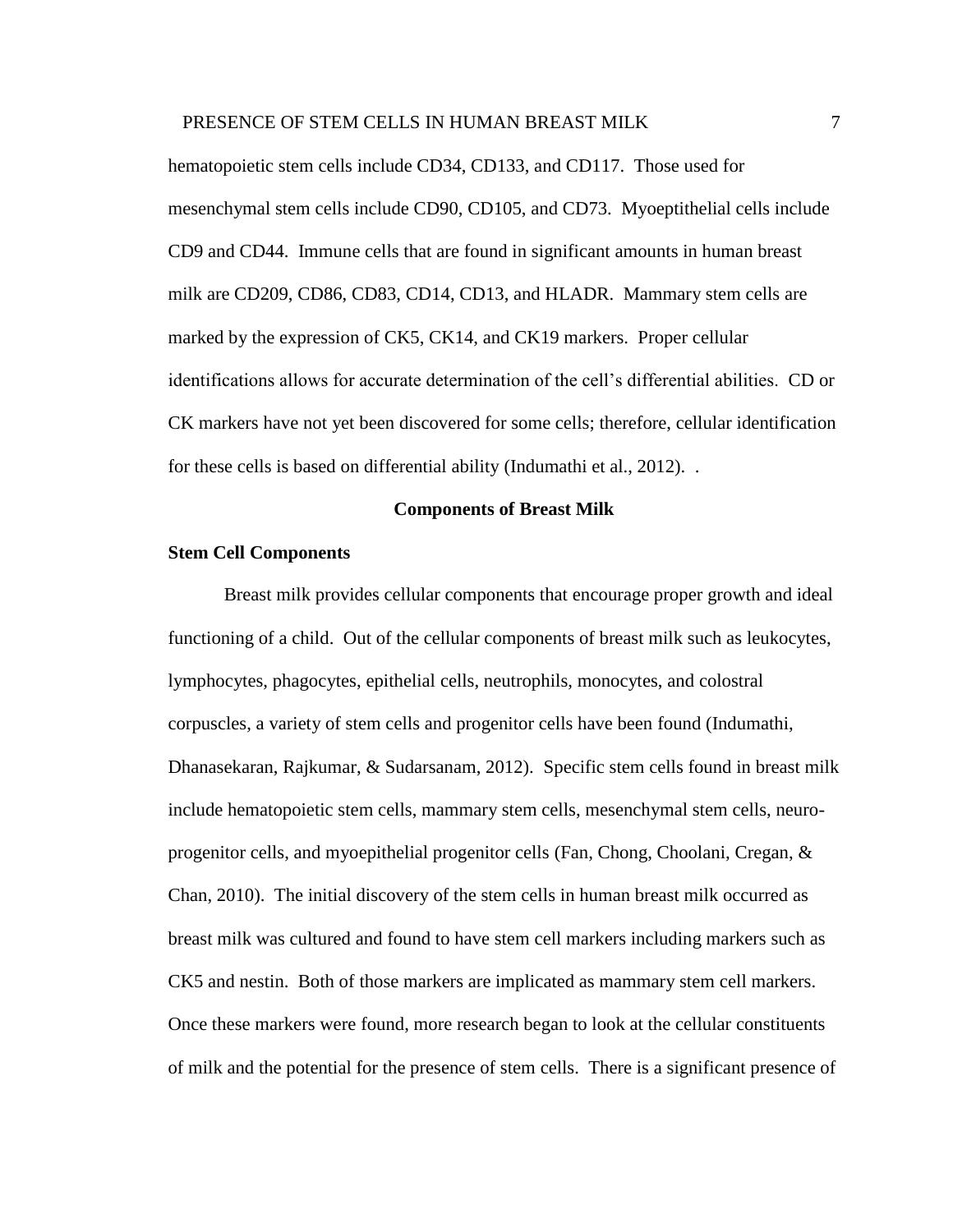stem cells in breast milk and specifically to the presence of stem cells that expressed pluripotent factors in subpopulations of human breast milk (Hassiotou, Geddes, et al., 2013).

## **Pluripotent stem cells**

The finding of pluripotent human breast milk stem cells (hBSCs) is a significant discovery with implications for infants consuming breast milk as well as research developments and therapeutic and regenerative medicine using stem cells. The hBSCs are able to self-renew while maintaining their pluripotency genes. They are able to differentiate into cells of all three germ layers and into a variety of cell lineages (Twigger, Hodgetts, Filgueira, Hartmann, Hassiotou, 2013). Differentiation of hBSCs can occur spontaneously or through guided direction, as seen in specific cell culturing. Culturing hBSCs in a variety of ways allows them to show properties of neurons, cardiomyocytes, osteoblasts, chondrocytes, adipocytes, hepatocytes, and pancreatic beta cells. It is believed that the stem cells found in human breast milk are not solely derived from the mammary glands. They are thought to have come from a variety of tissues within the maternal body and then expressed through the breast milk. The differential and proliferative abilities of hBSCs make them very similar to human embryonic stem cells, the most frequently used stem cells for scientific research. Human breast milk stem cells may be a useful alternative in research (Hassiotou, Geddes, et al., 2013). This may offer amazing potential in stem cell research and therapeutic interventions.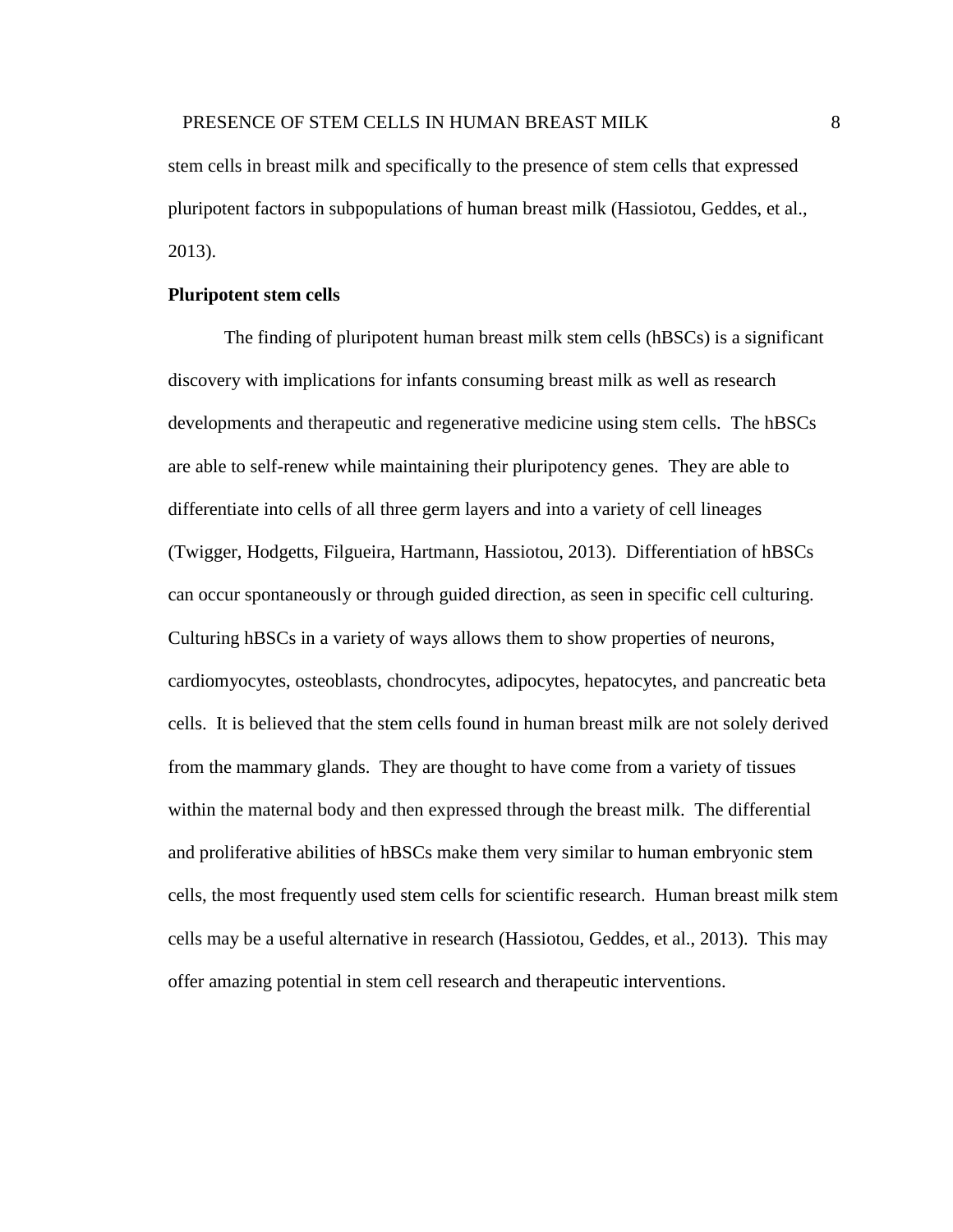# **Mesenchymal stem cells**

The research conducted by Patki, Kadam, Chandra and Bhonde (2010) specifically evaluated the presence of mesenchymal stem cells in human breast milk. Mesenchymal stem cells are non-mammary stem cells. The stem cells were evaluated after being supplemented with human umbilical cord blood serum which helps the cells show increased proliferation rates. The mesenchymal stem cells found in the cultured samples were true mesenchymal stem cells by their expression of CD44, CD29, and SCA1 as surface markers. These mesenchymal stem cells were then evaluated for their lineage-specific abilities to differentiate into adipogenic, chondrogenic, and osteogenic cells when exposed to the proper induction medium. The human breast milk mesenchymal stem cells (MSCs) all demonstrated morphologic changes in cell shape in response to the exposure to the appropriate medium. As the MSCs began the process of differentiation, their cellular shape began to change to mirror the shape of the desired cell line of the medium (Patki et al., 2010).

The changes that occurred as the MSCs moved through the process of induced differentiation, typically after about three weeks, which allowed for full differentiation, were also seen in the cellular expression of phenotype. The differentiated MSCs began to express the phenotype seen in the desired cell line after the exposure to that cell line's induction medium. The adipogenic differentiated cells developed lipid droplets in the cell. The chondrogenic differentiated cells developed sulfated proteoglycans which are specific to the chondrocytes. The osteogenic differentiated cells showed mineralization and calcium deposits. Together, the differential abilities observed in these cells are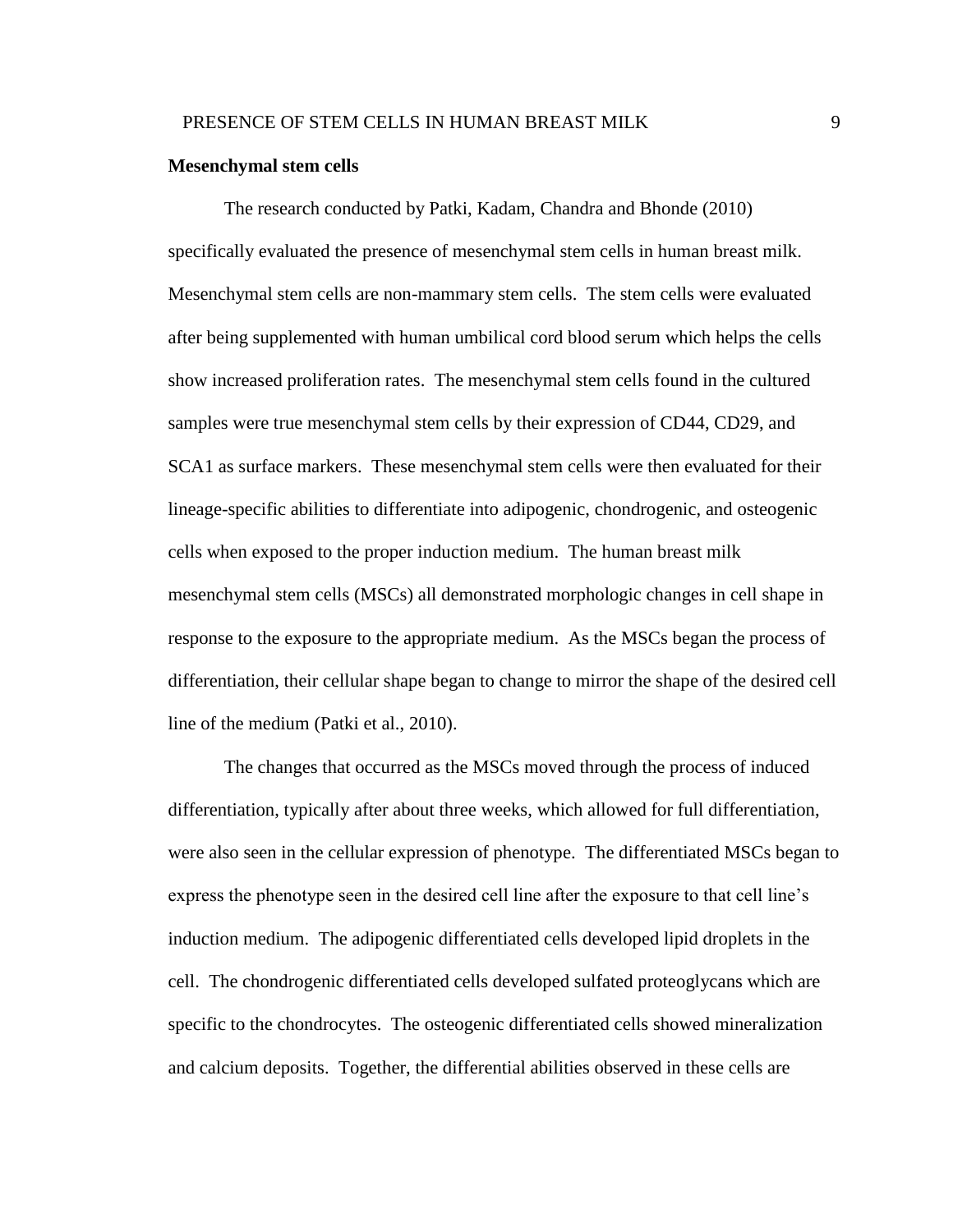suggestive of the potential that hBSCs can serve. These cells are believed to have been derived from the myoepithelial cell line in the lactating breast. However, the mesenchymal nature of the stem cells, based on the potential for multilineage differentiation, shows the true power that these stem cells hold, in that they can be reprogrammed through different induction mediums to become a variety of human tissues (Patki et al., 2010).

#### **Variety among Breast Milk Samples**

The presence of the stem cells in the breast milk varies widely amongst obtained samples. There are several factors that could determine the concentration of stem cells in the breast milk at a given time. The cellular constitution of breast milk is subject to change frequently based on the mother's stage of lactation, her health status, the permeability of her basement membranes, and her breast fullness. The maternal body is made to respond to the needs of her infant as well as those of the lactating mother. One of the most significant ways the maternal body responds to her infant when breast feeding is through the composition of her breast milk. This child specific response is part of the reason every mother's breast milk is different, and why one mother's breast milk can vary significantly in composition when compared to that of another mother. Changes in breast milk composition occur as the infant grows and his/her maturity levels change. The breast milk composition will adapt to meet the child's needs. Breast milk differences have also been noted relative to the method implemented for breast milk removal including breast feeding, pumping, or hand expression (Hassiotou, Geddes, et al., 2013).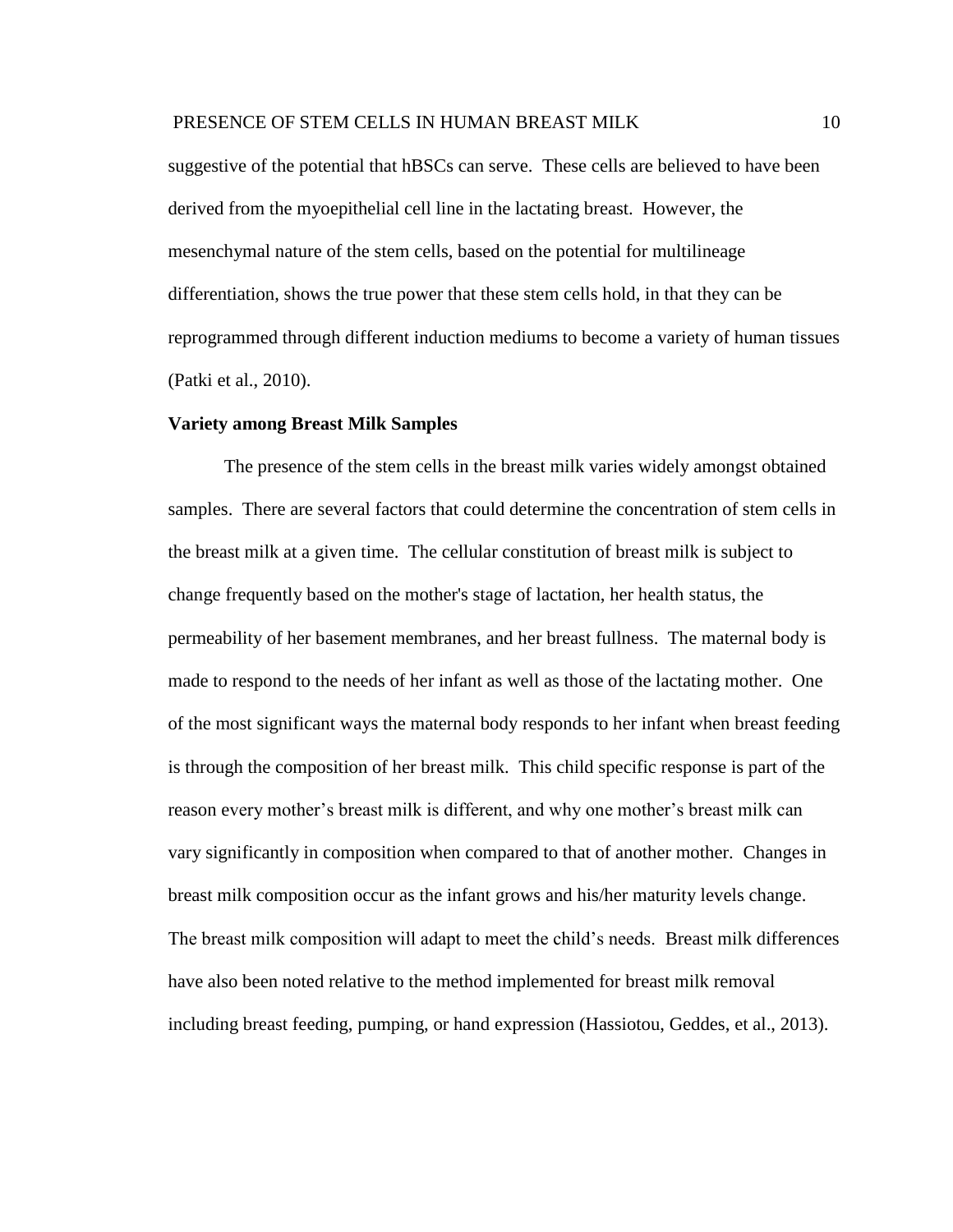It has been documented that the immunity cellular components found in breast milk show dramatic rises if either the mother or the child is sick, but return to more conservative levels when both are healthy (Hassiotou, Geddes, et al., 2013). The beginning stages of milk formation, when the thickest colostrum is secreted, have been found to express the most significant number of stem cells. The composition of mature milk still reflects a child's specific needs, but in comparison to early milk, is less focused on the rich cellular components and more focused on nutrition. The concentration of cellular components may decrease based on the child's stage of lactation due to dilutional factors. As growth occurs, a greater volume of milk is required which decreases the amount of cellular components in each sample. The milks composition adapts to the child's needs to provide optimal nutrition and functional support (Hassiotou, Hepworth, et al., 2013).

#### **Purpose of Breast Milk Stem Cells**

A large portion of the stem cells found in breast milk is derived from the mammary stem cells which the breast creates as it undergoes remodeling to become a secretory organ. The cells that the breast tissue creates to remodel itself are then passed through the breast into the milk and then through the milk to the baby. These mammary stem cells have been found to be able to self-renew and differentiate into specific cell types (Fan et al., 2010). Once ingested, the stem cells travel through the infant and are able to engraft into various tissues and organs. The functions of stem cells are to repair and regenerate, which allows the infant to grow, develop, and maintain homeostasis. Stem cells have a very similar role in adults allowing tissue to repair and regenerate as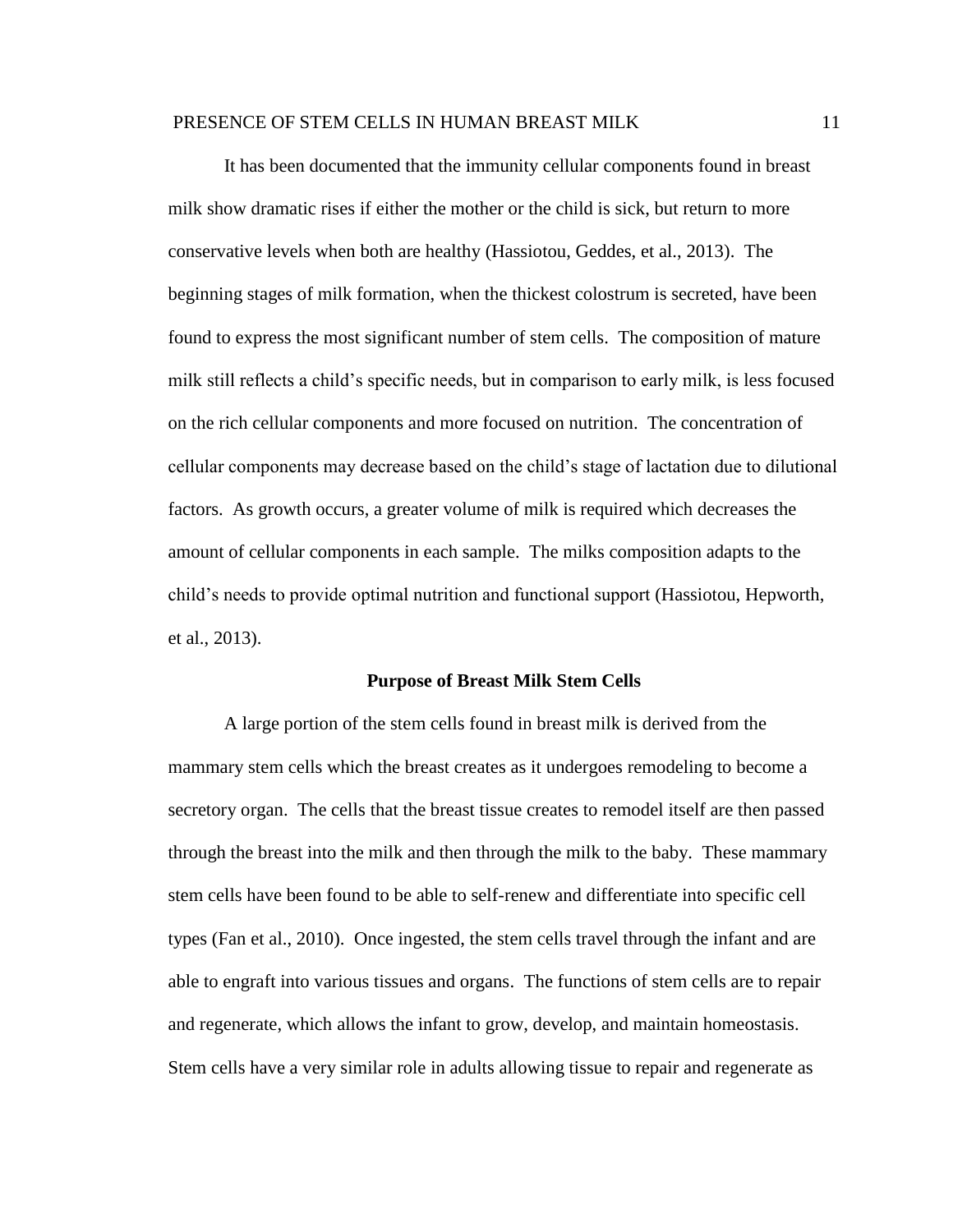necessary. It is the ability to repair and regenerate that makes stem cells appealing for therapeutic use (Hassiotou, Geddes, et al., 2013).

Maternal cells, including maternal stem cells, are found in a child's tissues and body systems directly after birth and in the first few years of life. Recently, maternal cells have been discovered in some children past those first few years. Maternal cells can be present in her offspring well into early adult life, if not longer. It is believed that this cellular exchange occurs through a process known as microchimerism. This maternalchild microchimerism can occur during fetal development in utero, or this can occur after birth through oral exposure to maternal cells found in breast milk (Sani et al., 2015). It appears that in order for the maternal cell lines and stem cells to last into adulthood both in-utero and oral exposure need to occur. Microchimerism can occur without the presence of both, but the cell lines are not found to last as long in the offspring. Cellular transfer can occur through oral exposure alone, and does not require fetal exposure. This was demonstrated as maternal cells were able to colonize in the liver of mice who were only exposed to those maternal cells through breast milk. This is indicative of the power of breast milk stem cells to be able to transfer across the gastrointestinal lining of an infant to be fully incorporated into the infant's developing body with the potential to fully engraft into the newborn's tissues and organs (Dutta  $\&$  Burlingham, 2010)...

# **Stem Cell Research**

## **Adult and Embryonic Stem Cells**

Adult stem cells are different from embryonic stem cells. Embryonic stem cells have more pluripotent abilities. Adult stem cells have significant multipotent potential,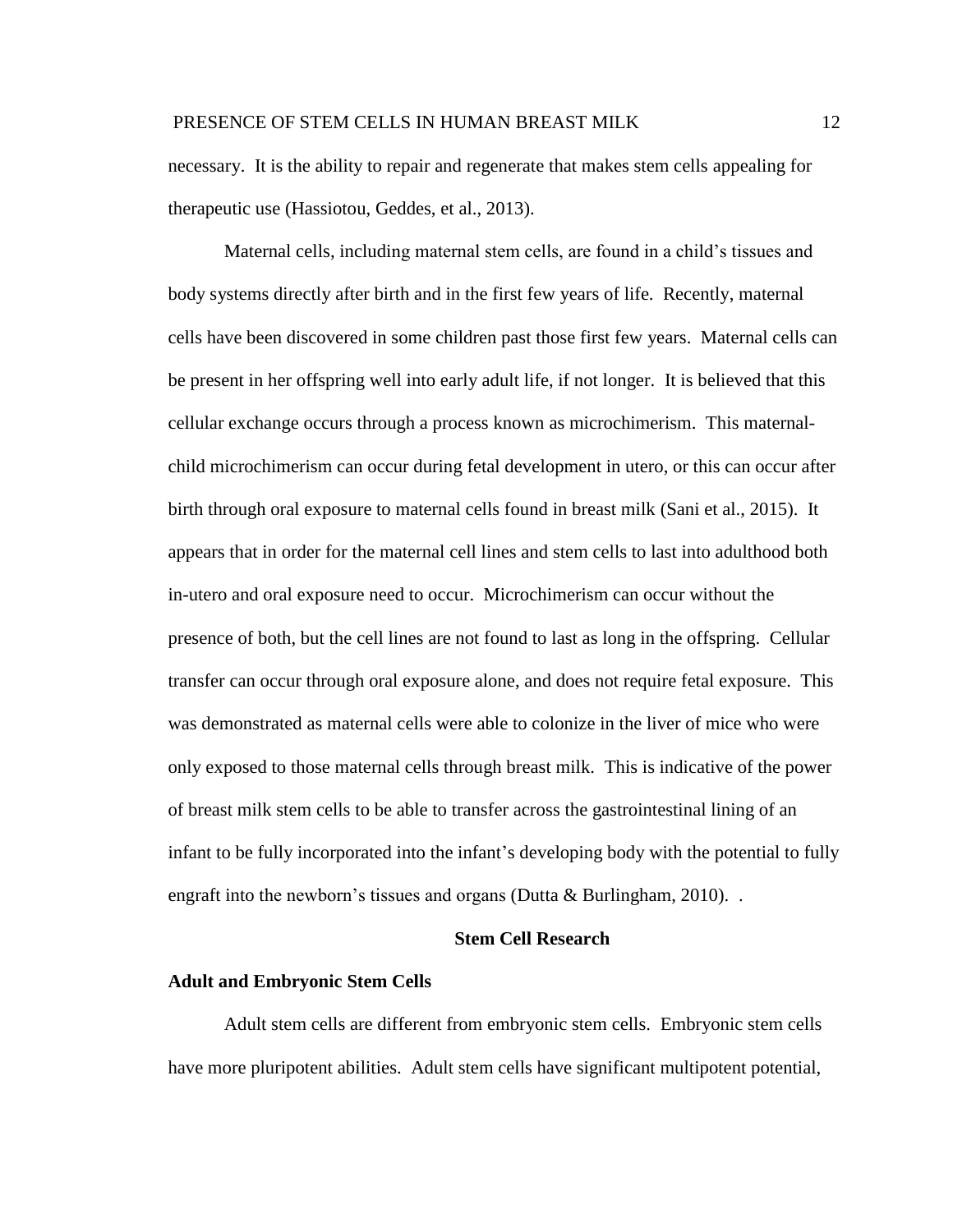with a much smaller fraction of pluripotent cells (Serakinci & Keith, 2006). The cellular differences give embryonic research an advantage over adult stem cell research. Embryonic stem cells show greater proliferation rates than adult stem cells. This makes embryonic stem cells preferable for research because fewer cells are required. The embryonic stem cells collected can be allowed to proliferate to reach the desired amount of stem cells (Cogle, Guthrie, Sanders, & Allen, 2003). The stem cells found in human breast milk include cells that have both multipotent and pluripotent potential, allowing them to be a feasible alternative to embryonic stem cell research. Breast milk is a noninvasive source of stem cells that are easy to obtain (Fan et al., 2010).

# **Embryonic Stem Cell Research**

Embryonic stem cell research is the current popular method of stem cell research. The moral implications of using an embryo for research have caused a heated debate amongst researchers, the scientific community, religious organizations, and the public at large. Embryonic potential for human life has led many to discourage the use of embryos in research. Stem cell research of breast milk stem cells holds a solution to the moral/ethical dilemma. Breast milk is a readily available source of stem cells that hold both multipotent and pluripotent abilities without the constraints and restrictions of embryonic research (Murdoch et al., 2012).

Gaining access to human embryos has been difficult logistically, ethically and morally. The advances in infertility treatments throughout the past several decades through in-vitro fertilization (IVF) have given rise to multitudes of embryos that have the potential to be used for research. Most couples who decide to use IVF elect to have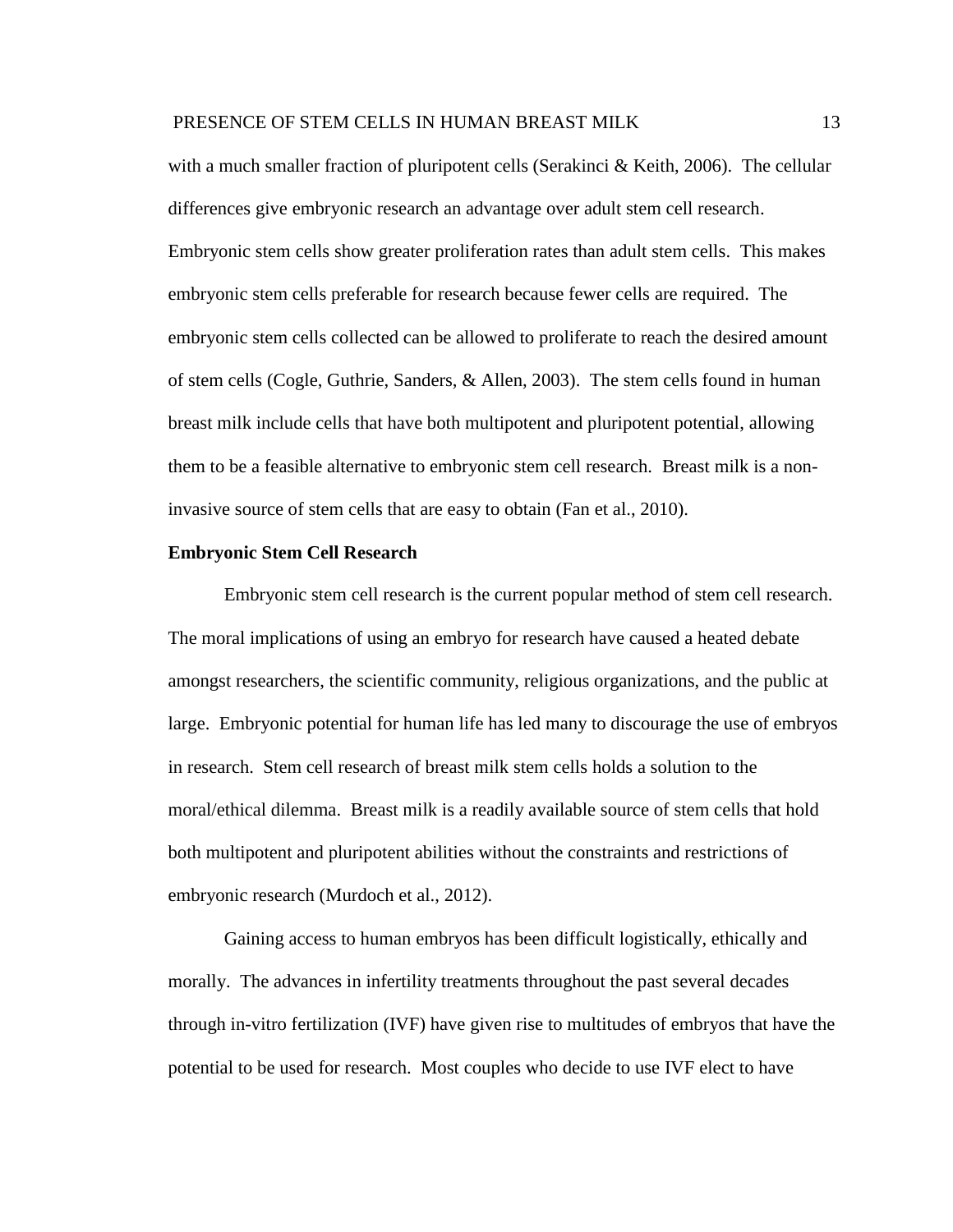multiple embryos created and then only have a few actually implanted at a time. The embryos that are not implanted can undergo cryopreservation to be used by the couple at a later time, donated to another couple, destroyed, or donated to scientific research (Murdoch et al., 2012). Many choose to donate their unused or unwanted embryos to science. The process of the donation involves the informed consent of the parents choosing to donate (National Institutes of Health, 2009).

#### **Ethical Considerations of Stem Cell Research**

A significant question involving embryos and hESC research is the definition of an embryo. Scientifically, there is no universally accepted definition of an embryo; the definition is subject to change amongst agencies, communities, and especially countries. The various definitions typically all include the idea that an embryo is a fertilized egg in its very early stages of development, or at least an organism with the potential for life. It is that definition which in turn helps to define what human embryonic stem cells are. In the United States a new definition of human embryonic stem cells was created by the National Institutes of Health in 2009. This definition states that hESCs are: "Cells that are derived from the inner cell mass of blastocyst stage human embryos, are capable of dividing without differentiating for a prolonged period in culture, and are known to develop into cells and tissues of the three primary germ layers" (National Institutes of Health, para. 12). This definition directly addresses the two main points of stem cells which are their differential and proliferative abilities (Murdoch et al., 2012).

Aside from the strictly scientific definition of what makes an embryo, there are the more controversial views which much of the population in the United States hold.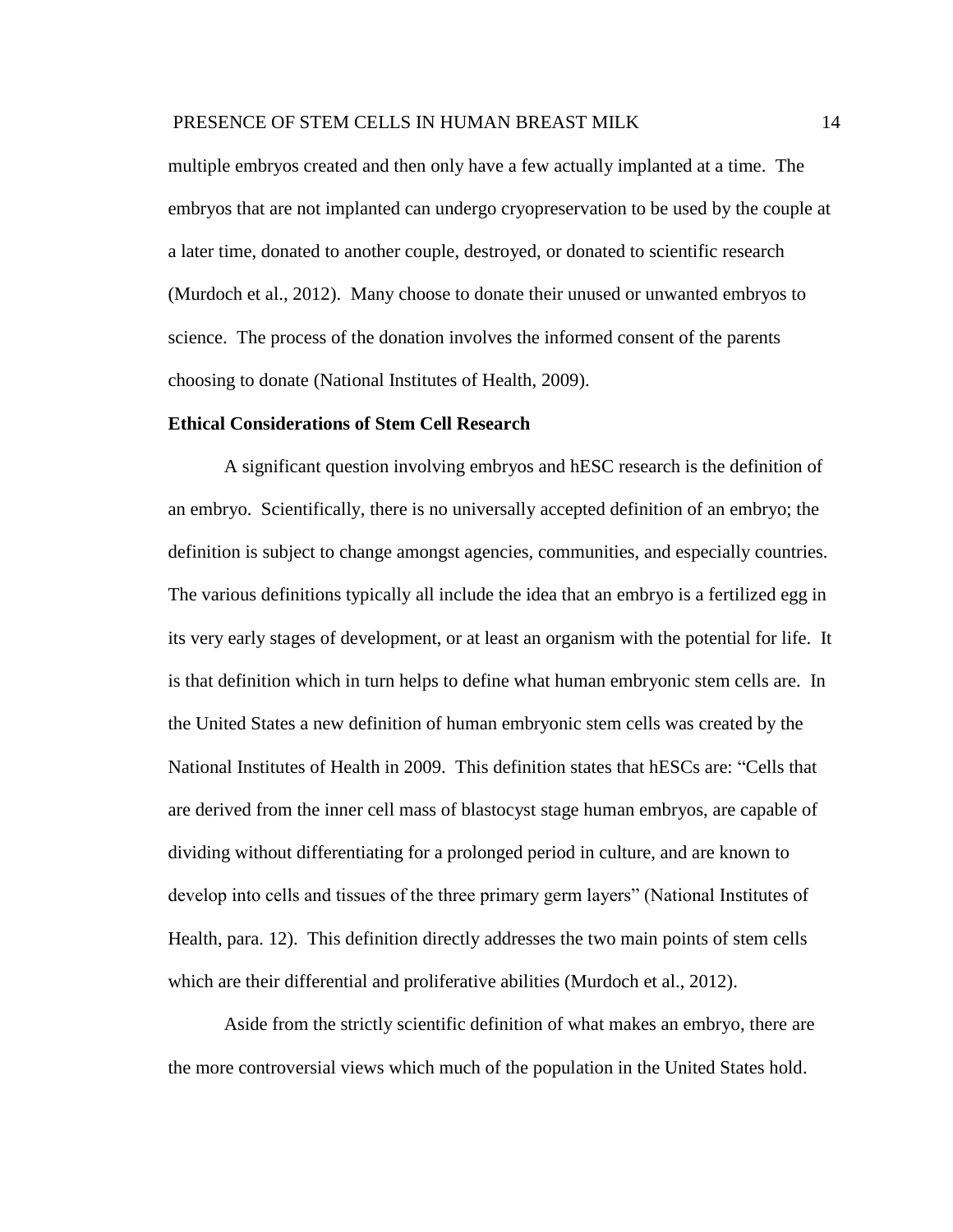There are four general views of embryos. The first view is that life clearly begins at conception, and as such embryos have the moral rights of a person. The second view is that embryos hold intrinsic value based on their potential to become a person and experience life. The third view is that in order for morality to be granted to human beings, they must have certain cognitive abilities that an embryo does not yet possess. Finally, some hold that an embryo is sacred and holds symbolic significance (Master  $\&$ Crozier, 2012). The knowledge of these common perspectives, especially in light of the accepted scientific definition of an embryo in the United States, helps to bring understanding and ultimately can help all of those involved come to an agreement of compromise as this area of research moves forward.

The ethical concerns of using embryonic stem cells in scientific research and medical therapies raise important considerations not only for those conducting, participating in, and funding the research, but for humanity as a whole. As in-vitro fertilization grew in popularity, questions began to arise around the issue of what to do with the embryos that were not implanted. One of the proposed solutions was to donate them to scientific research. The basis of the ethical argument surrounds the consideration of the embryo's potential for life against the embryo's potential to play a significant role in the development of new and advanced medical therapies. These arguments often debate the origin of life and the implication of interrupting this process. There are both moral and ethical considerations involved in denying the scientific use of unused embryos because of their vast potential in the scientific and medical arena. Those who promote the use of human embryos to study hESCs typically hold a paternalistic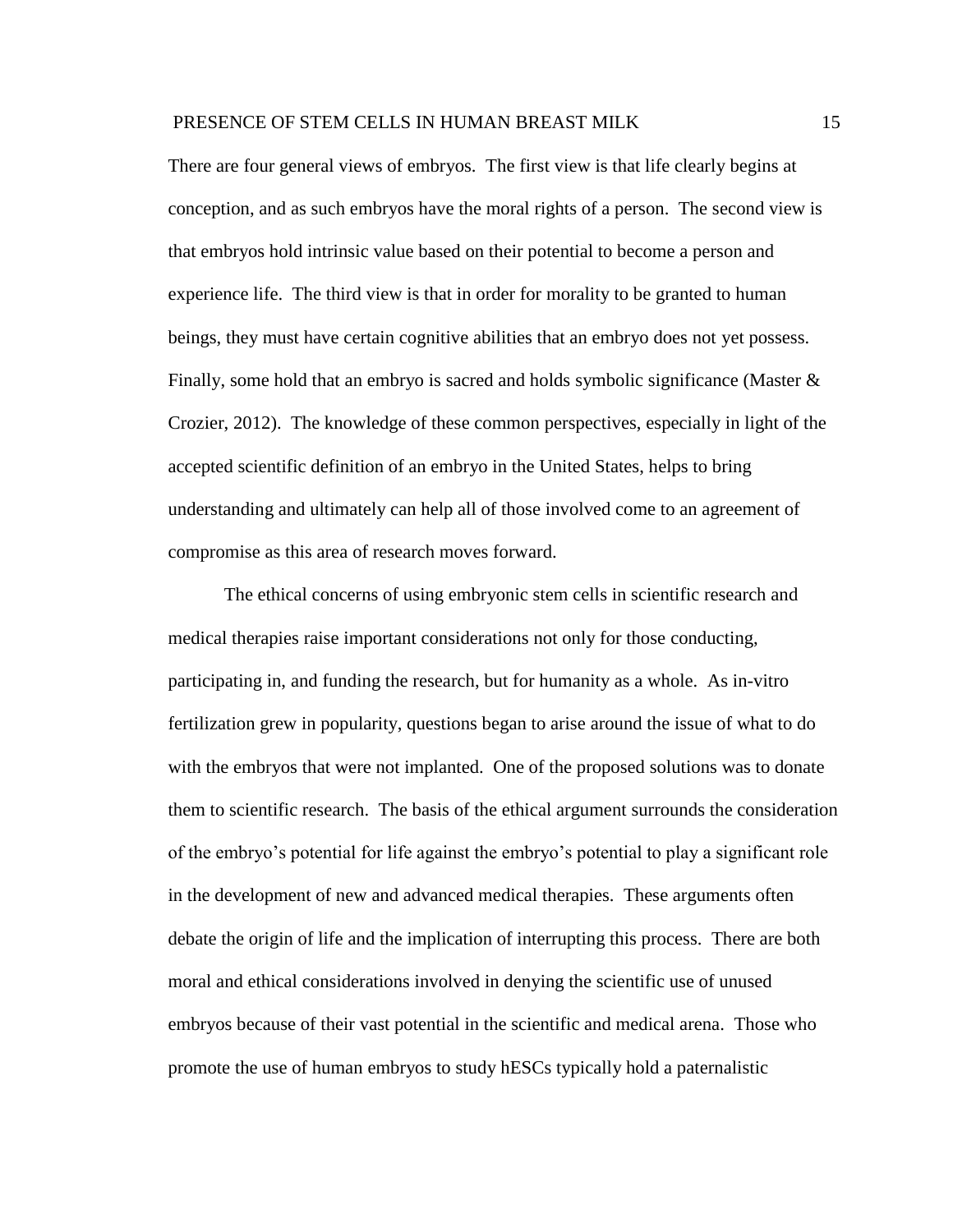viewpoint. They believe that using embryos for research, even if those embryos should receive respect due to their potential to hold human life, could provide a wealth of knowledge which could help to manage, treat, or cure many significant diseases. These potential benefits offer more to society as a whole than one embryo could in this perspective (Ramos-Zúñiga, González-Pérez, Macías-Ornelas, Capilla-González & Quiñones-Hinojosa, 2012).

Outlining the ethical and moral concerns can easily become quite complex if each individual or even every group's beliefs are considered. It is much easier to contemplate the moral and ethical concerns that surround stem cell research when generalizing the most common viewpoints held by those who live in the United States. The overwhelming number of citizens fall into one of the following categories: either they support stem cell research because of the potential benefits it offers for a variety of disease processes, or they do not support stem cell research due to a variety of moral and ethical considerations. The first group finds it morally unacceptable not to continue with stem cell research because of its potential. The second group typically has two concerns revolving around the ultimate destruction of the embryos during the research process or the risks that the women who choose to donate their ova face (Master & Crozier, 2012). As the ethical and moral considerations of embryonic research are presented and analyzed, the need for other, less controversial, sources of stem cells can be clearly seen.

# **Alternatives to embryonic stem cell research**

One proposed solution is a moral compromise where both sides are willing to relinquish certain aspects so that the greater good can be accomplished while maintaining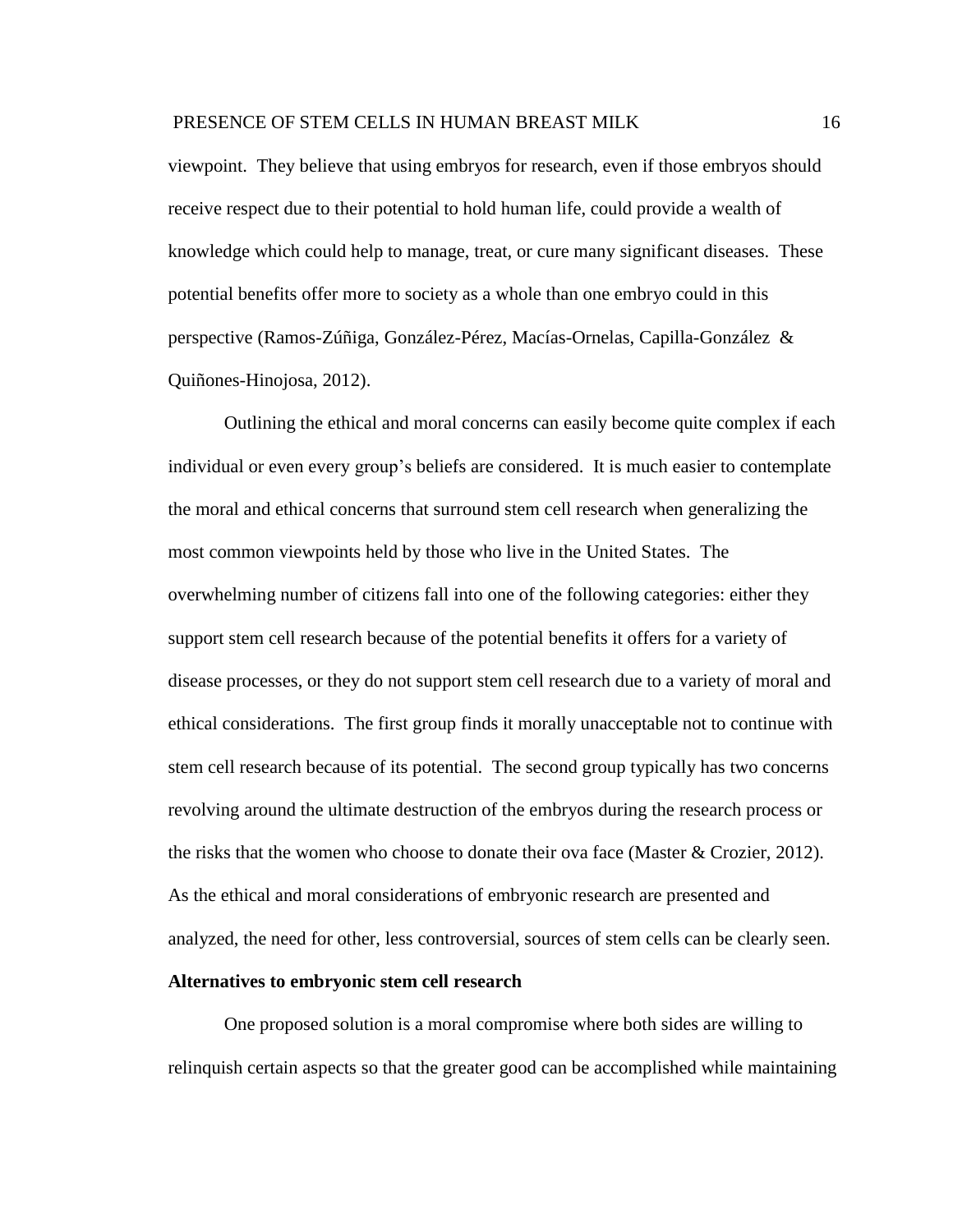their moral integrity. The problem with the moral compromise is that it may attempt to allow both sides to maintain their moral integrity, but in such a moral dilemma, even if both are willing to acquiesce some of their more salient points, both will have a breech in their integrity. Other resolutions are offered, but the alternative solutions mentioned are morally controversial, scientifically impossible at the given time, or dangerous and unpredictable. One resolution was to create a pluripotent line of cells from the patient's own cells which would not use embryonic stem cells; but this is not yet scientifically possible. A second option was to find a way to remove some of the embryo's cells but still leave the embryo the potential for life. The consequence of removing any cells from an embryo makes that embryo undesirable for implantation because of the risk for lifelong repercussions. The concerns for the safety and risks involved for female ova donors are significant because at this time it does require an invasive procedure, in addition to the social risks of exploitation by researchers and doctors. Part of these concerns includes the controversy over whether to compensate or offer an outright payment to women for their ova donations. Conversely, halting scientific advancement, which could offer treatments, therapies, and cures, as well as a deeper knowledge of the body, also seems to be morally void (Master & Crozier, 2012).

Considering the moral implications surrounding the use of human embryos for stem cell research, there is great value in attempting to find other, less controversial, resources for stem cell research. Adult stem cells offer significant potential in the field of stem cell research, but retrieval of most adult stem cells, especially the most viable options for stem cell research, requires invasive procurement measures. These adult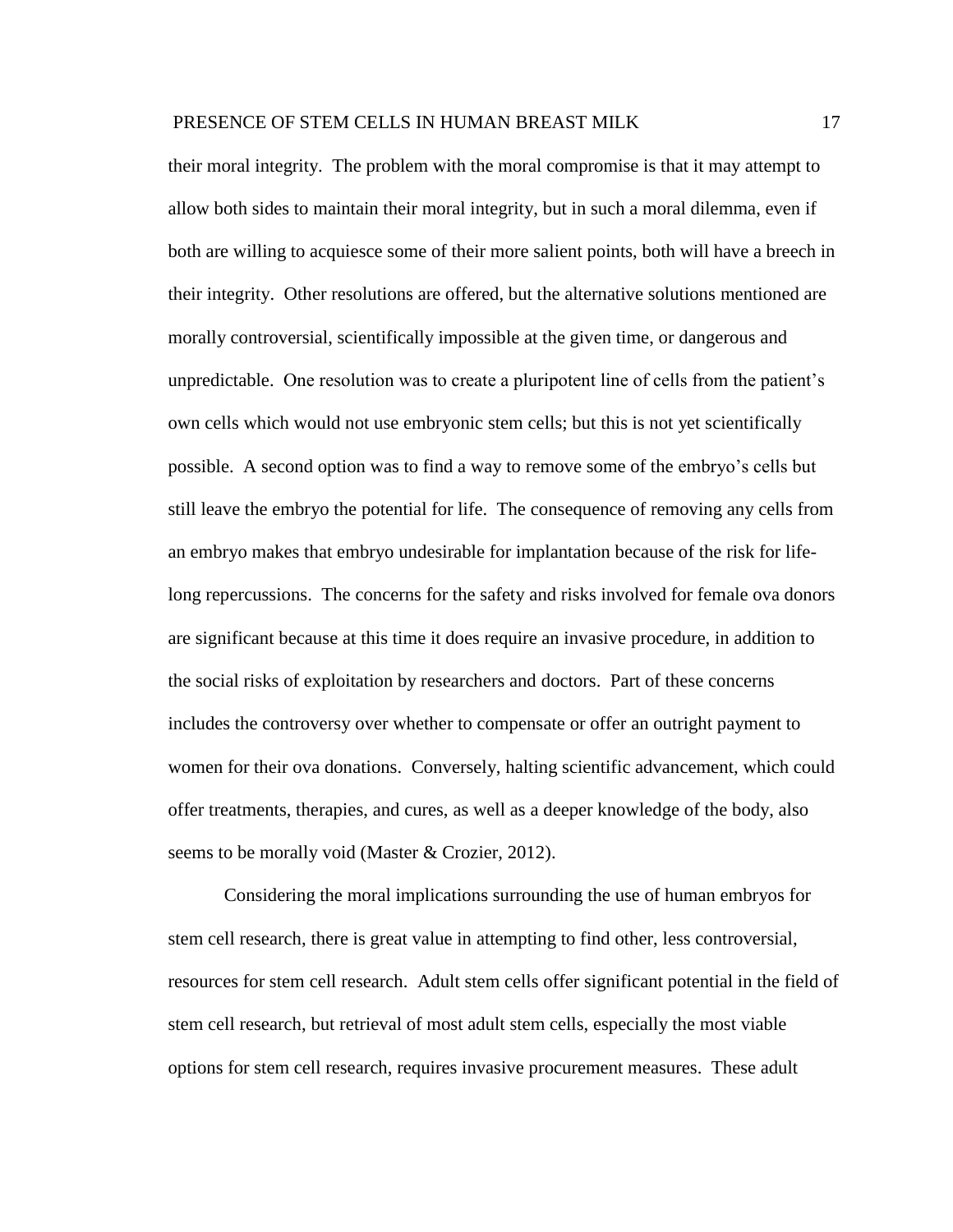sources include bone marrow and adipose tissue (Master & Crozier, 2012). A novel source to consider is definitely breast milk. The recent finding of stem cells in human breast milk offers a new, morally acceptable, virtually unlimited, and easily accessible source of stem cells for research. Based on the differential and proliferative abilities, it appears that stem cells found in human breast milk may indeed be compatible for use in stem cell research. There are many similarities found between hBSCs and hESCs which suggest such a conclusion. The similarities between the hBSCs and hESCs will be discussed in depth, but the ability of hBSCs to be attained without harm makes them an appealing resource for further evaluation and consideration (Twigger et al., 2013).

# **Compatibility of Breast Milk Stem Cells for Stem Cell Research Pluripotency of Human Breast Milk Stem Cells**

The presence of pluripotent stem cells in human breast milk suggests potential use of these cells in stem cell research. Human breast milk stem cells are similar to embryonic stem cells which provide a predominant avenue for stem cell research. Human breast milk stem cells have shown similar phenotype, morphology, and functionality as embryonic stem cells. These similarities are promising for the use of breast milk stem cells in a research manner comparable to that of embryos (Twigger et al., 2013).

The pluripotential of hBSCs permits them to be fit for stem cell research. Cellular pluripotency, found in human embryonic stem cells, is what makes hESCs more compatible for stem cell research in comparison to adult stem cells. Specifically, it is the ability to maintain self-renewal, proliferative functioning, and pluripotent genetic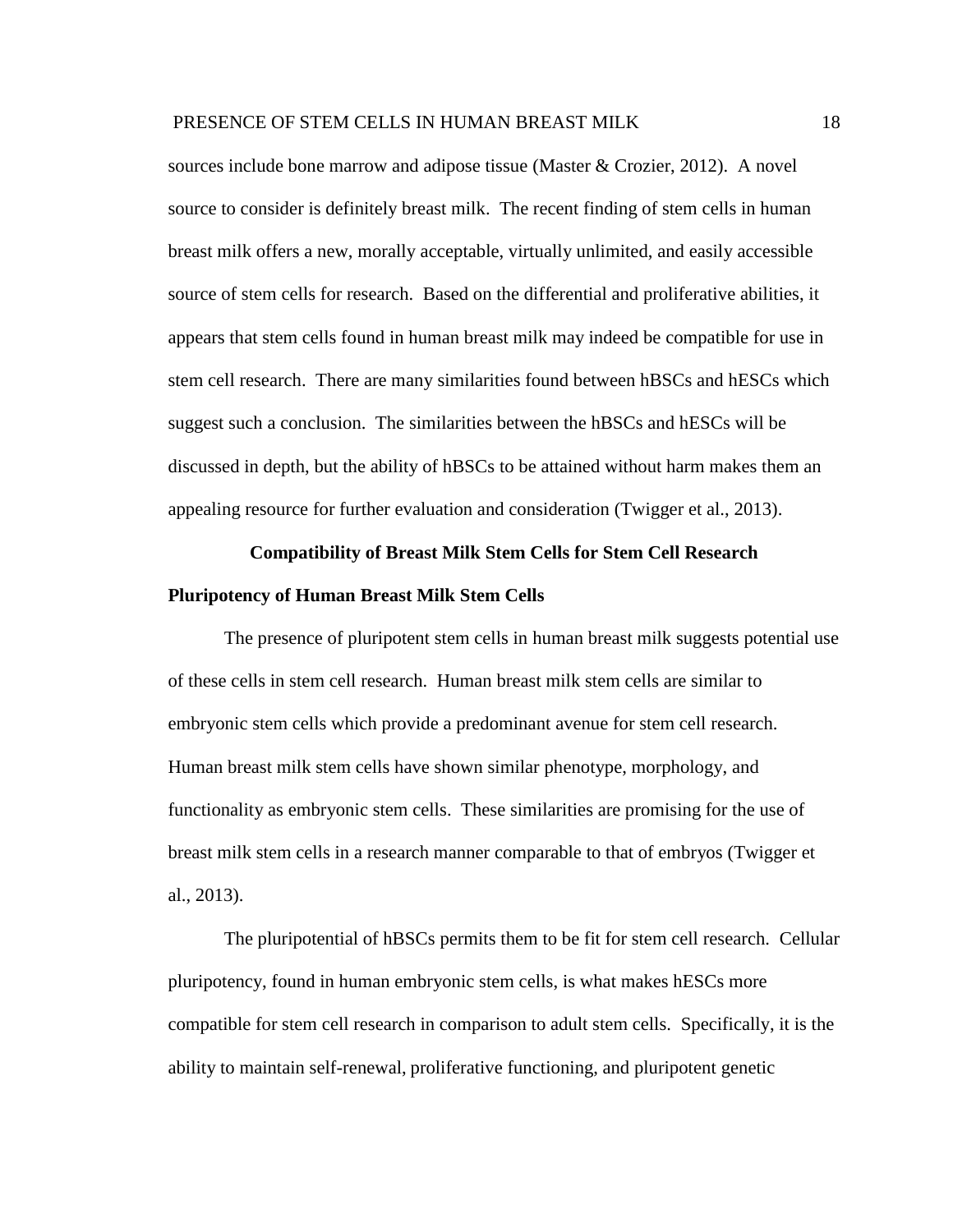expression over time that makes embryonic stem cells so desirable. The pluripotency of these cells is important because it allows for further investigations into the development of cell differentiation. Understanding normal development and abnormal development then allows for new therapies to be developed based on the idiosyncrasies found (Cogle et al., 2003).

# **Teratoma Assay Findings**

Of particular interest is the fact, that when studied, the stem cells found in human breast milk demonstrate a negative teratoma assay finding. This test is typically performed to determine if cells demonstrate in-vivo pluripotency. The teratoma assay involves injecting the cells being studied, in this case hBSCs, subcutaneously into immunodeficient mice. The assay is positive if the mice grow tumors, but negative if the mice remain tumor free. The positive result indicates that the stem cells are pluripotent. The teratoma formed will be a variety of differentiated stem cells if the stem cells are pluripotent. Having this test result return negative could appear as problematic for the use of hBSCs in in-vivo therapies and treatment options (Müller, Goldmann, Löser, & Loring, 2010). However, the negative teratoma assay is not necessarily an unfavorable finding. More research will need to be conducted to fully determine the implications of the negative teratoma assay Hassiotou et al. (2012).

It is possible that the negative teratoma assay could be beneficial and help to decrease secondary risks associated with stem cell therapies such as tumor formation. The true question is whether the stem cells found in human breast milk can or cannot fully integrate into damaged tissue. If the cells cannot integrate, as is possible with the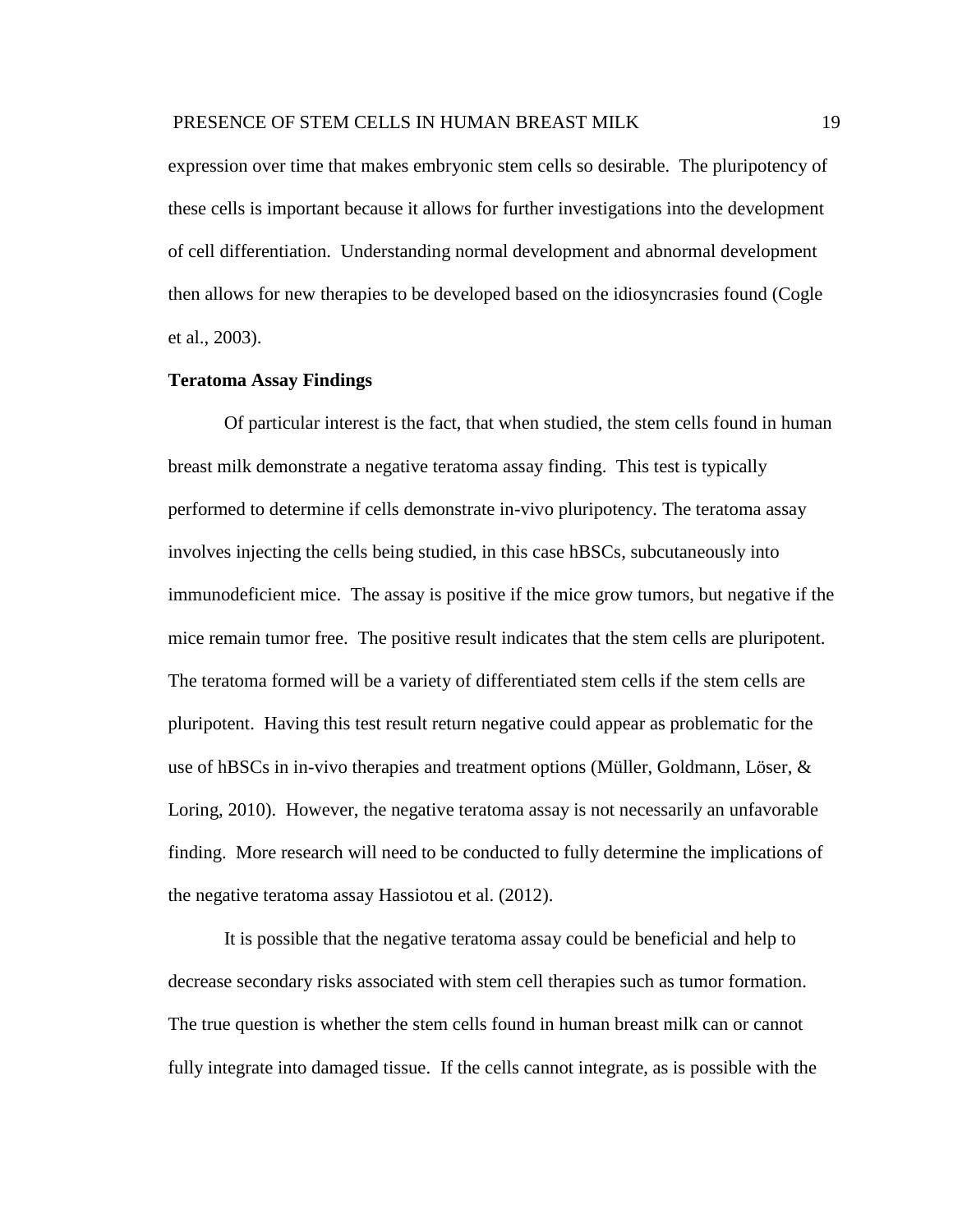negative assay, further research will need to be done to determine the extent in which these cells can be used in therapies and treatments. The hBSCs did show the ability to integrate into the damaged tissue of the immunodeficient mice, even though these stem cells failed the teratoma assay typically used to determine cellular ability to integrate into tissue. If the cells can fully integrate into damaged human tissues, this could show significant potential in the use of hBSCs in both research and medical therapies and treatment options (Hassiotou et al., 2012).

# **Healthcare Implications**

The healthcare field hopes to be able to harness stem cell research in a therapeutic manner. The desired outcome is that stem cell therapies will eventually be able to treat, cure, or manage disease such as hematopoietic, neurological, cardiovascular, and bone disorders. Breast milk stem cell presence allows for continued and possibly preferred methods of stem cell research to develop these therapies (Trounson, 2009). Human breast milk stem cells have already shown an ability to differentiate well into cells that function in a manner similar to pancreatic beta islet cells and hepatocytes. These stem cells were able to produce insulin and albumin respectively, suggesting the potential for these specific stems cells to be used in diabetes and liver disease (Hassiotou, Geddes, et al., 2013). The use of autologous stem cell therapy would be plausible for mothers, allowing them to use their own stem cells, reducing the immune reactions that are often seen during stem cell therapies (Cedar, 2006).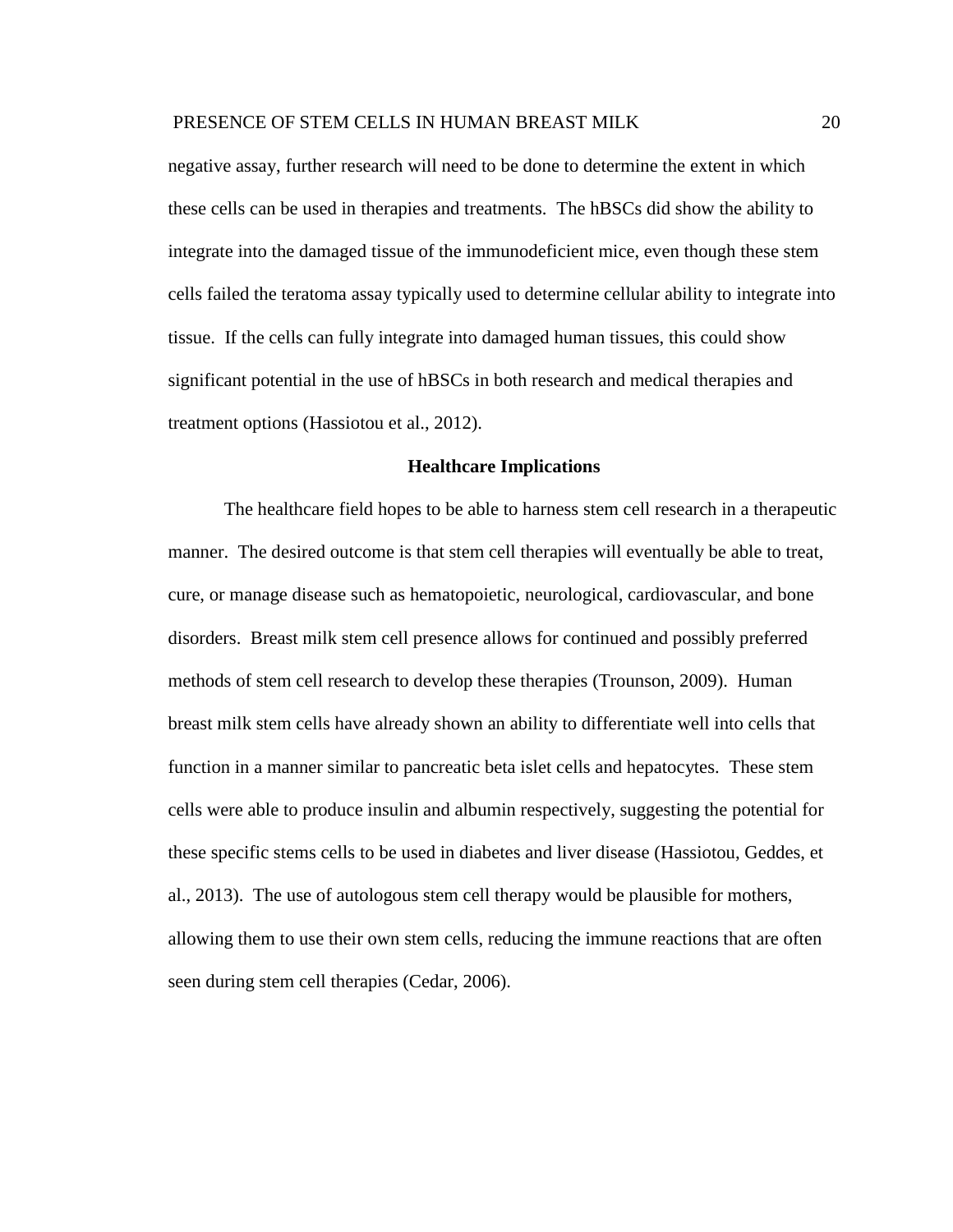# **Neuronal Therapy**

There is another specific opportunity that hBSCs offer in the field of stem cell therapies and this is in the area of neural damage and disorders. The prevalence of neurodegenerative disorders is increasing and the stem cells found in human breast milk offer a potential source of stem cells to be used in research and therapy. Neurogenesis, the process of generating new neural cells from adult stem cells, offers a new scope of potential when looking at using hBSCs rather than adult stem cells for their therapies. Some of the stem cells found in human breast milk have been found to express the cell marker nestin which is seen in neural stem cells. As mentioned before, hBSCs tend to behave in a similar manner to hESCs. This nature, combined with the expression of nestin, make it a logical choice to evaluate the hBSCs' abilities to be used in the emerging area of neural regeneration and neural cell therapies (Hosseini, Talaei-Khozani, Sani & Owrangi, 2014).

It is believed that the neural potential for hBSCs is found in the development of both the mammary gland and the nervous system from a common origin and with similar regulators. Those regulators are the same regulators that control the self-renewal and differentiation of hESCs. This combination, allows hBSCs to hold great potential when considering their ability to be used in the neurological field. Hosseini et al. (2014) evaluated this potential by looking at the ability of hBSCs to differentiate into all three levels of neural cell lineages including neurons, astrocytes, and oligodendrocytes. The results found that small subpopulations of the hBSCs expressed nestin and CD133 which are markers for neural stem cells. Other cells found were: neuron-like cells that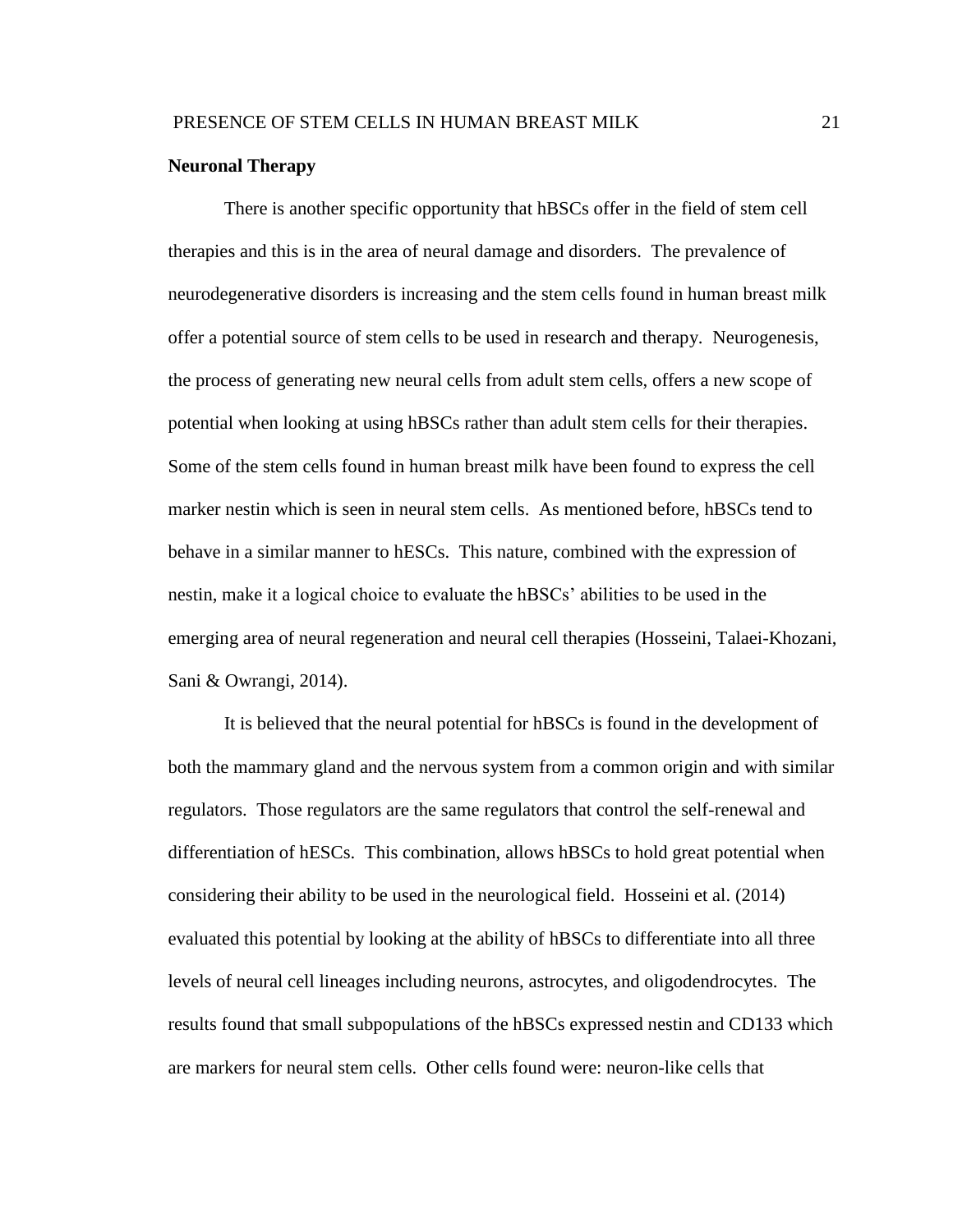expressed  $\beta$  tubulin III, oligodendrocyte-like cells with anti-O4 antibodies, and astrocytelike cells with anti-GFAP antibodies. Together these findings indicate the need for further research into the incorporation of hBSCs in new neural stem cell therapies (Hosseini et al., 2014).

Even further implications for the use of neural stem cells include the potential for transplantation of neural stem cells directly into recipient brain tissue. The brain shows remarkable affinity for stem cell transplantation which is derived significantly from the brain's immune response, according to Ramos-Zúñiga et al. (2012). The stem cells, once transplanted, are believed to offer significant improvements through several of their properties including the ability to regenerate/repair damaged areas, the excretion of neuroprotective factors, and their immunomodulation abilities. Together, these cells can help to repair and regenerate any damaged areas in the brain and help to protect the brain in cases of inflammation and neural degeneration. These conclusions are true for both adult neural stem cells and embryonic neural stem cells (Ramos-Zúñiga et al., 2012). It is reasonable to include hBSCs as a potential resource to use in these specific neural stem cell transplantations given their specific affinity for differentiation into neural stem cells. The negative teratoma assay response could show a benefit in this situation because both adult and embryonic stem cells have shown the risk for tumor formation. Further research would be necessary to ensure the hBSCs could be safely transferred and useful for in-vivo purposes (Hosseini et al., 2014).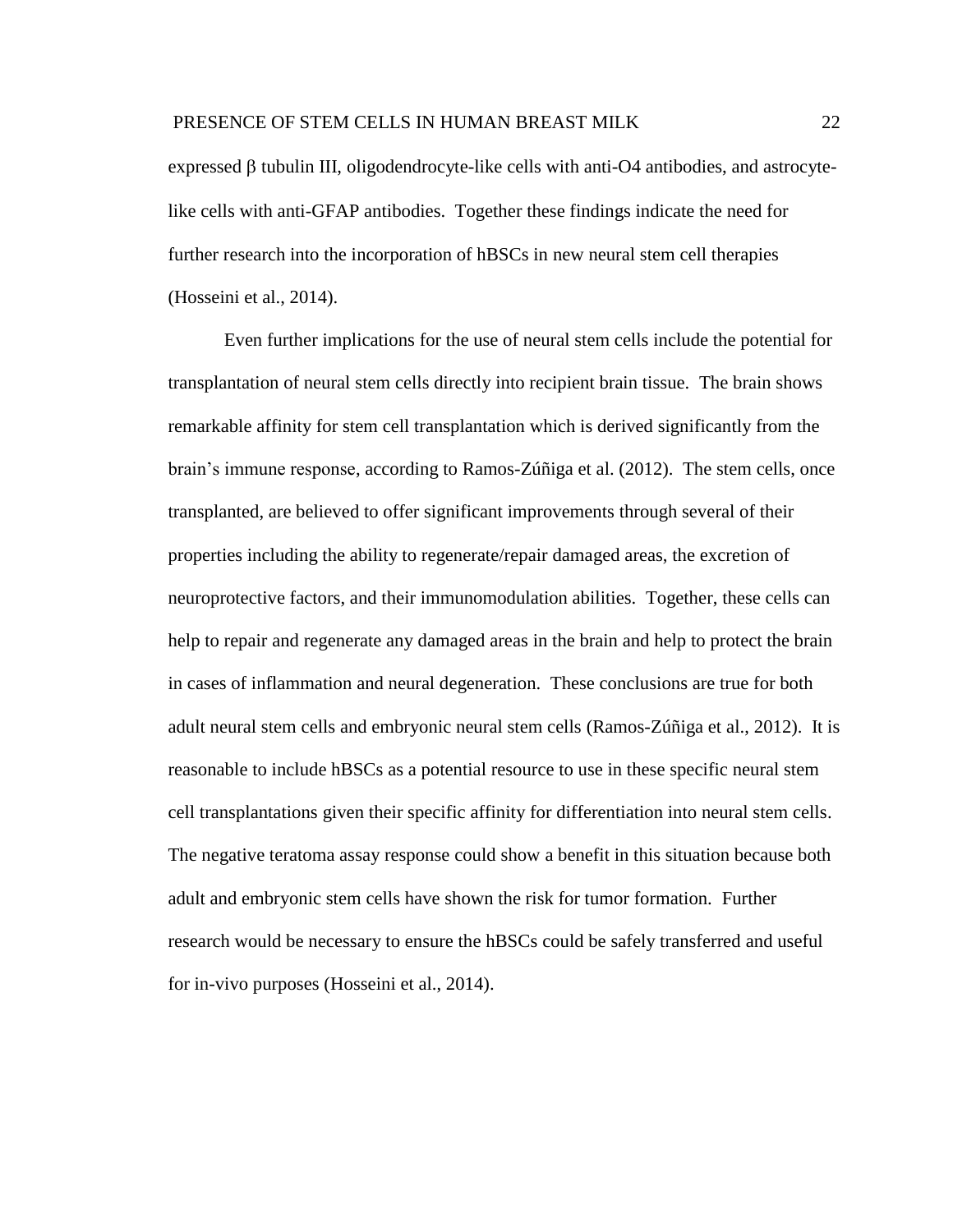# **Microchimerism and Transplantation Implications**

Microchimerism was briefly discussed previously in regard to the purpose of hBSCs in the infant. The mechanism of action that occurs in maternal-child microchimerism may be beneficial for transplantation purposes. The microchimerism discussed happens both from fetus to mother and from mother to fetus in utero through the placenta. The mother to fetus transfer is then increased significantly and substantiated through the ingestion of breast milk. Without being breastfed, the children do not continue to have maternal cells into adulthood as those who were breastfed do. It is reasonable to hypothesize that many of the cellular components absorbed through the breast milk and adopted into the child's body are indeed the stem cells found in breast milk. The hBSCs have shown great differential capacity as well as the ability to be absorbed into circulation and distributed to tissue in the infant's body (Aoyama, Matsuoka & Teshima, 2010). .

Breast milk contains a specific regulatory T cell type (Foxp3+) which is able to help the breastfed-infant's body to suppress the immunity against those maternal cells. Exposure to any cells, other than a person's own cells, carries with it the possibility of triggering an immune reaction. This immune reaction does not happen between the mother and the infant when cells are transferred through breast feeding. It is then possible to imagine that if these non-inherited maternal antigens (NIMAs) did not spur an immune reaction while in utero and breast feeding, that it is possible that NIMAmismatched donor tissue could allow for a permissible mismatch. The allowance of permissible mismatches then opens up a significant increase in the number of potential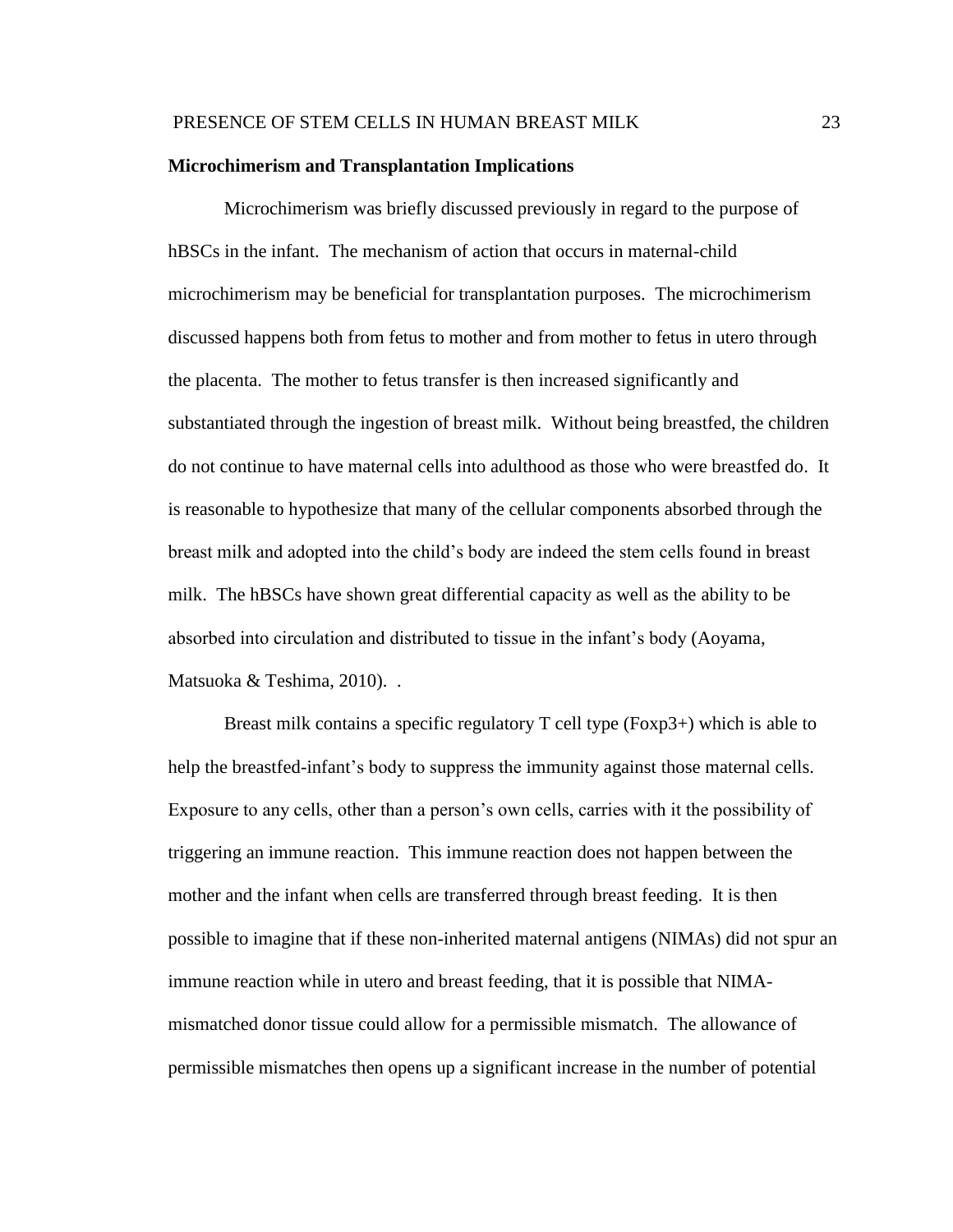donors that would otherwise be considered either risky or even incompatible. Typically, these mismatches can be seen most frequently amongst siblings and used for transplantation purposes. Two of the most significant transplantation options that are increased through the use of NIMA-mismatched donors include hematopoietic stem cell transplantation and bone marrow transplants. Those receiving permissible mismatches who were breastfed and had NIMA exposure to those same mismatches showed less graft-versus-host disease (Aoyama et al., 2010).

This offers a significant testimony, although somewhat indirectly, to the power of the cellular, and most definitely stem cell, components found in breast milk. The NIMAs exist because of exposure to maternal cells both in-vitro and through breast milk. It is the breast milk that contains the necessary factors to prevent an immune response to the foreign maternal cells. The stem cells passed through the milk and absorbed into a variety of the infant's body systems offer development support at the time of ingestion. As time passes, those engrafted stem cells help to widen the pool of potential donors if transplantation is ever needed as well as reduce the risk for graft-versus-host disease. Breast milk offers a multitude of life-long benefits for the breastfed infant (Aoyama et al., 2010).

# **Conclusion**

Breast milk provides the optimal nutrition for an infant. The incredible complexity of breast milk, which allows it to provide perfectly for an infant, also gives it promise in the areas of scientific research and medical therapies. Breast milk is composed of a variety of components which combine to offer an infant exactly what he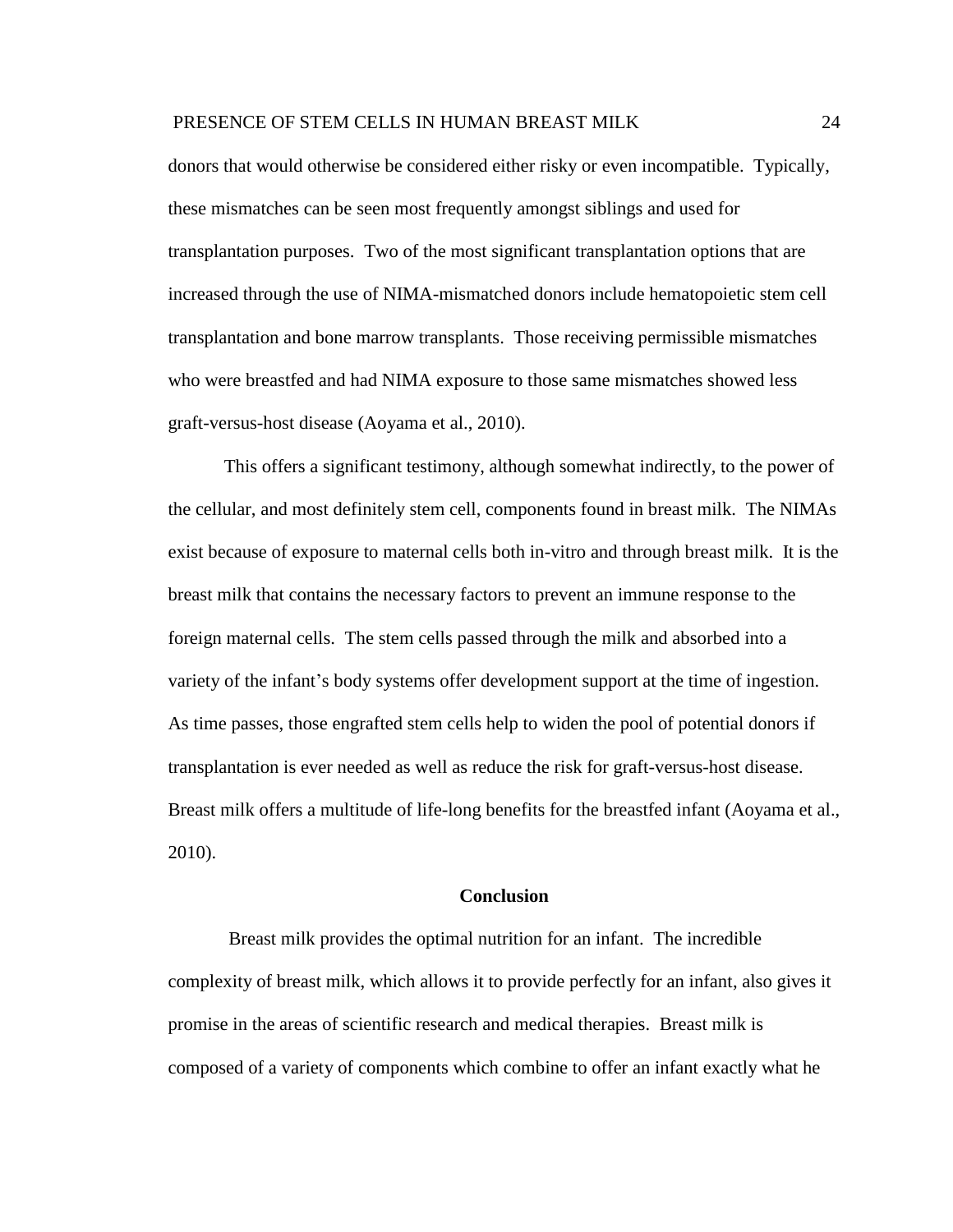or she needs to thrive. One of the most remarkable components of human breast milk is stem cells. These stem cells offer a non-invasive source of pluripotent and multipotent stem cells with the ability to self-renew and differentiate into a wide variety of cells. These characteristics make hBSCs favorable for stem cell research. The stem cells found in human breast milk have shown specific affinity for stem cell therapies. Two of the most significant medical therapies for these stem cells include neuronal therapies and transplantation.

The constitution of breast milk is ever changing. Changes in composition occur within each woman, within each feeding, and are subject to change based even on the time of day. The composition will change based on maternal health, infant health, and developmental stage of the baby. Breast milk can vary significantly between individuals and cultures. These fluctuations are especially reflected in the presence of stem cells found in breast milk samples. The stem cells are thought to be derived considerably from the remodeling of the breast as it becomes a secretory organ. The purposes of hBSCs in the breast feeding child include growth, regeneration, and repair of tissues. The stem cells, once ingested, can integrate into the systemic circulation through the intestines. The integration of these cells is an example of maternal-child microchimerism. The microchimerism begins in utero and is solidified through breast feeding.

Stem cells are identified in breast milk by their cell markers, typically through evaluation with flow cytometry. Both adult and embryonic stem cells have been used in research, but the pluripotency of human embryonic stem cells allows them to be more valuable for research. Adult stem cells are typically difficult to obtain and require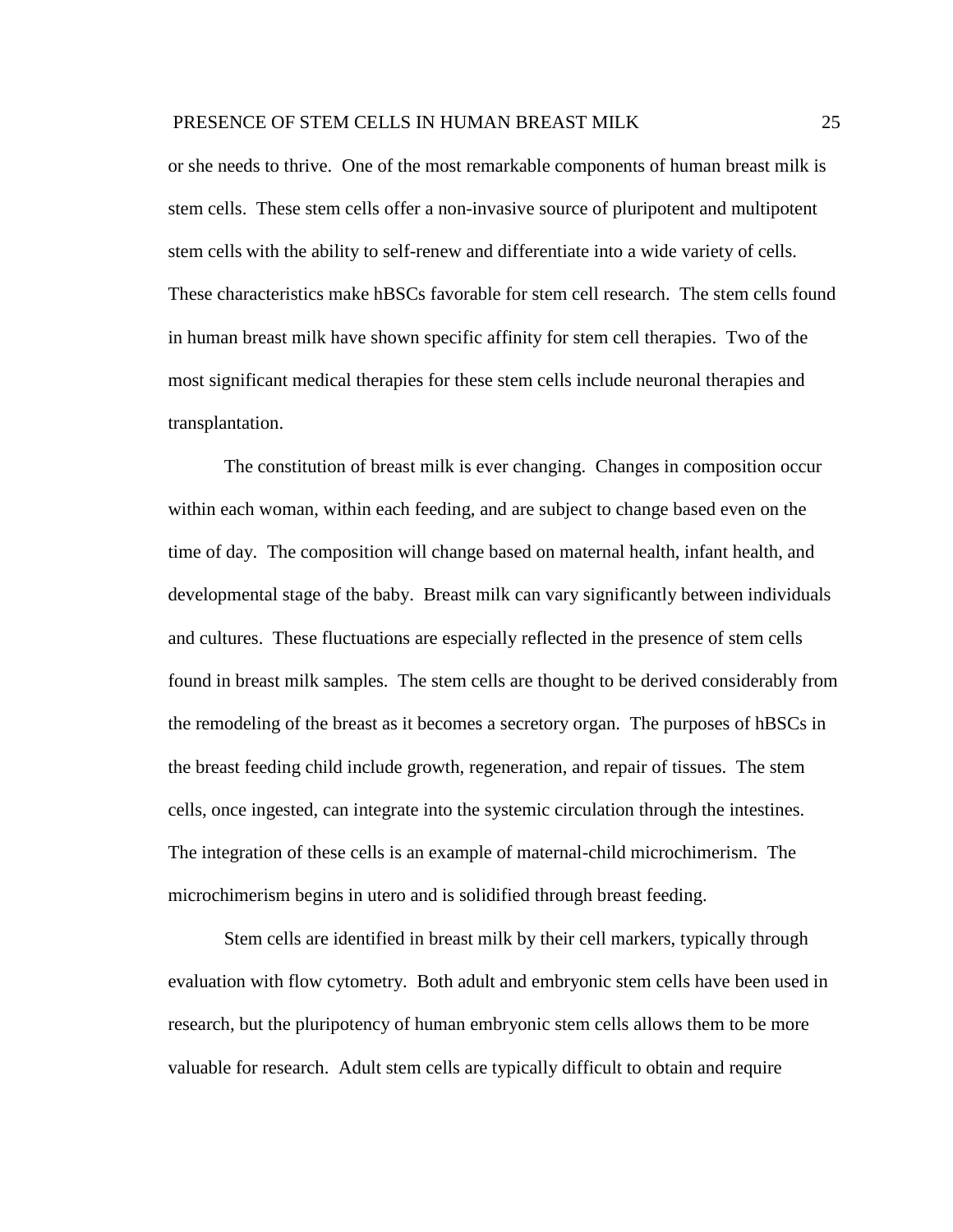invasive retrieval. Embryonic stem cells are most frequently obtained through donation of extra embryos created during IVF. Similarly, breast milk donations provide researchers with access to hBSCs. The creation of embryos through IVF, and the subsequent donation of unused embryos, requires an invasive procedure to retrieve the maternal oocytes. The donation or collection of breast milk is non-invasive and does not pose any significant threats to the mother or her child. Human embryonic stem cells and human breast milk stem cells show many similarities that make hBSCs a promising new source for stem cell research over hESCs. The hBSCs offer an inexpensive and easily accessible source of stem cells whereas hESCs are a complicated resource because of ethical and moral considerations. These ethical and moral considerations significantly limit the ability of hESCs to be used for the time being, but hBSCs do not have such reservations.

The healthcare implications are substantial if hBSCs are able to be used not only for stem cell research, but for stem cell therapies. These therapies include help for disease such as hematopoietic, neurologic, cardiovascular, and bone disorders. Of special significance are neuronal therapies, because of the compatibility of hBSCs as neural stem cells, and transplantation considerations, due to the microchimerism that occurs during breast feeding. Breast milk is often viewed solely as nutritional support for children, but the true power of breast milk is yet to be unearthed. With more research, one of the most significant roles of breast milk could include the use of its stem cells for both stem cell research and medical therapies/treatments.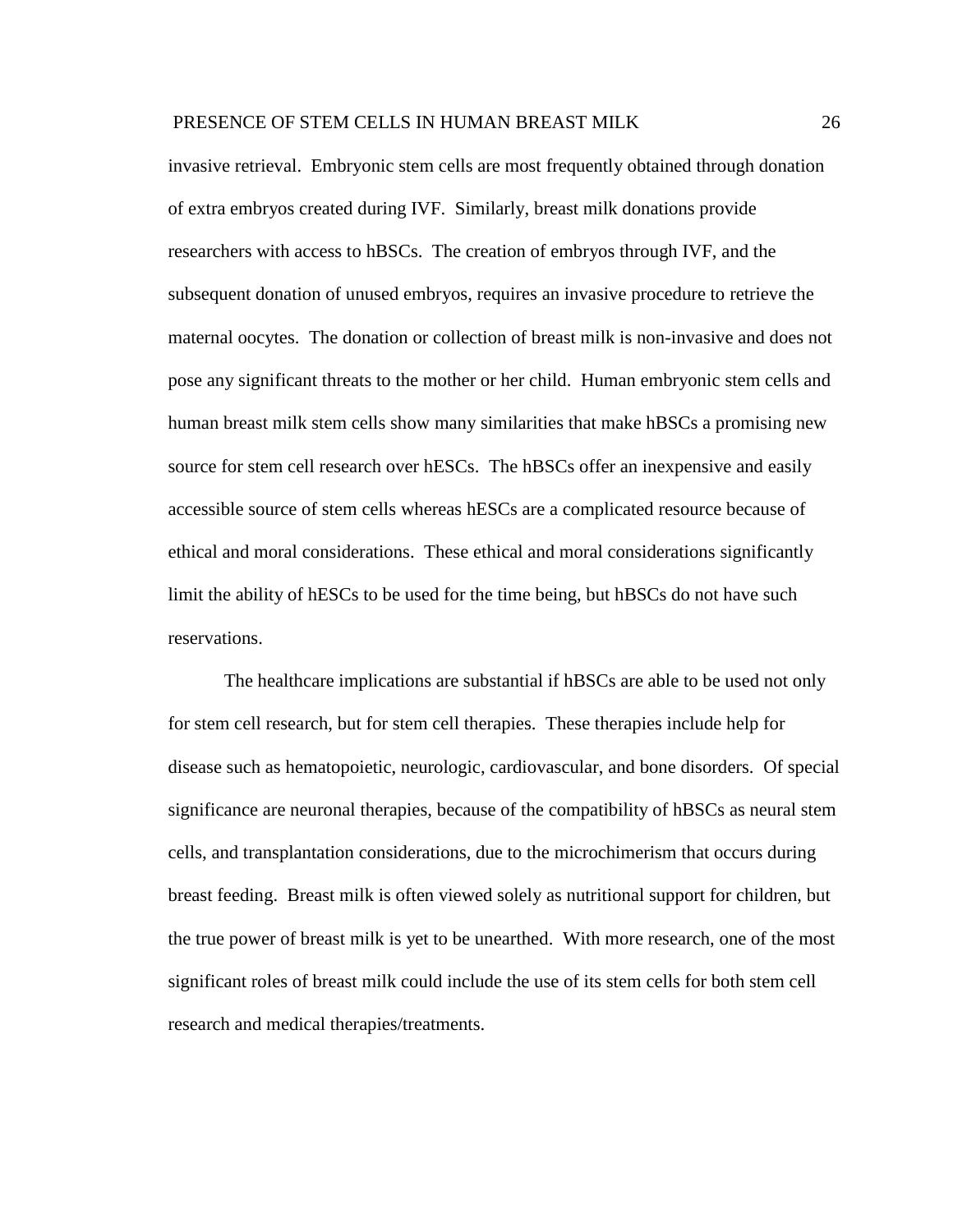#### References

- Aoyama, K., Matsuoka, K., & Teshima, T. (2010) Breast milk and transplantation tolerance. *Chimerism. 1*(1), 19-20. Doi: 10.4161/chim.1.1.11996
- Ballard, O., & Morrow, A. (2013). Human milk composition: Nutrients and bioactive factors. *Pediatric Clinics of North America, 60*(1), 49-74. doi:10.1016/j.pcl.2012.10.002
- Cedar, S. (2006). Stem cell therapy. The function of stem cells and their future roles in healthcare. *British Journal of Nursing, 15*(2), 104-107. doi: 10.12968/bjon.2006.15.2.20372
- Cogle, C. R., Guthrie, S. M., Sanders, R. C., & Allen, W. L. (2003). An overview of stem cell research and regulatory issues. *Mayo Clinic Proceedings, 78*(8), 993- 1003. doi: 10.4065/78.8.993
- Dutta, P., & Burlingham, W. J. (2010). Stem cell microchimerism and tolerance to noninherited maternal antigens. *Chimerism, 1*(1), 2-10. Doi: 10.4161/chim.1.1.12667
- Fan, Y., Chong, Y. S., Choolani, M. A., Cregan, M. D., & Chan, J. K. Y. (2010). Unravelling the mystery of stem/progenitor cells in human breast milk. *Plos One, 5*(12)<http://dx.doi.org/10.1371/journal.pone.0014421>

Hassiotou, F., Beltran, A., Chetwynd, E., Stuebe, A. M., Twigger, A.J., Metzger, P., ... Hartmann, P. E. (2012). Breast milk is a novel source of stem cells with multilineage differentiation potential. *Stem cells, 30,* 2164–2174. doi: 10.1002/stem.1188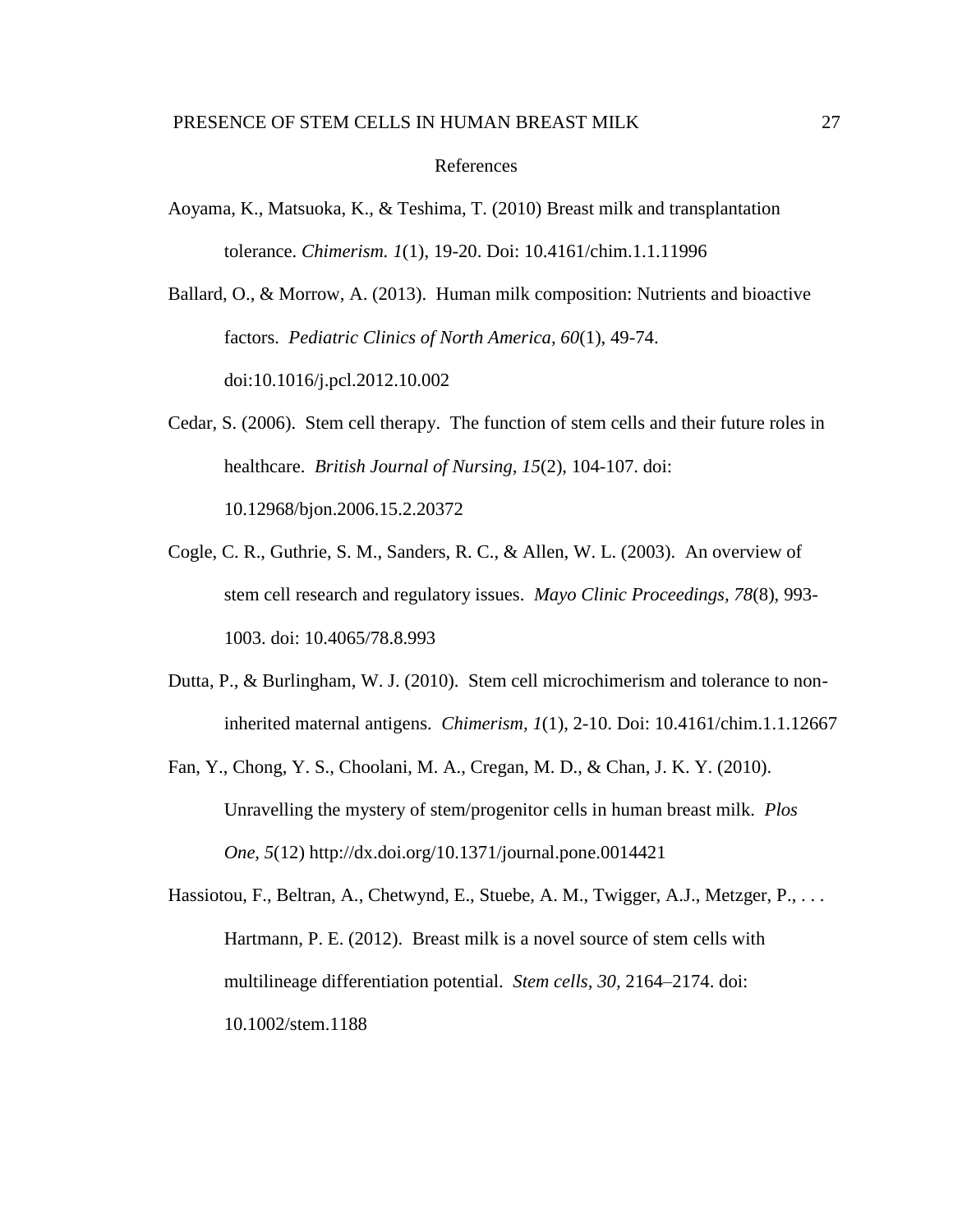Hassiotou, F., Geddes, D., & Hartmann, P. (2013). Cells in human milk: State of the science. *Journal of Human Lactation, 29*(2), 171-182. doi:

10.1177/0890334413477242

Hassiotou, F., Hepworth, A. R., Williams, T. M., Twigger, A., Perrella, S., Lai, C. T., & Hartmann, P. E. (2013). Breast milk cell and fat contents respond similarly to removal of breast milk by the infant. *Plos One*, *8*(11). doi:10.1371/journal.pone.0078232

- Hosseini, S. M., Talaei-Khozani, T., Sani, M., & Owrangi, B. (2014). Differentiation of human breast-milk stem cells to neural stem cells and neurons. *Neurology Research International, 2014*. doi:10.1155/2014/807896
- Indumathi, S., Dhanasekaran, M., Rajkumar, J., & Sudarsanam, D. (2012). Exploring the stem cell and non-stem cell constituents of human breast milk. *Incorporating Methods in Cell Science: International Journal of Cell Culture and Biotechnology*. doi: 10.1007/s10616-012-9492-8
- Master, Z., & Crozier, G. K. D. (2012). The ethics of moral compromise for stem cell research policy. *Health Care Analysis: HCA, 20*(1), 50-65. doi:http://dx.doi.org/10.1007/s10728-011-0171-2

Murdoch, A., Braude, P., Courtney, A., Brison, D., Hunt, C., Lawford-davies, J., & Sethe, S. (2012). The procurement of cells for the derivation of human embryonic stem cell lines for therapeutic use: Recommendations for good practice. *Stem Cell Reviews, 8*(1), 91-9.<http://dx.doi.org/10.1007/s12015-011-9288-9>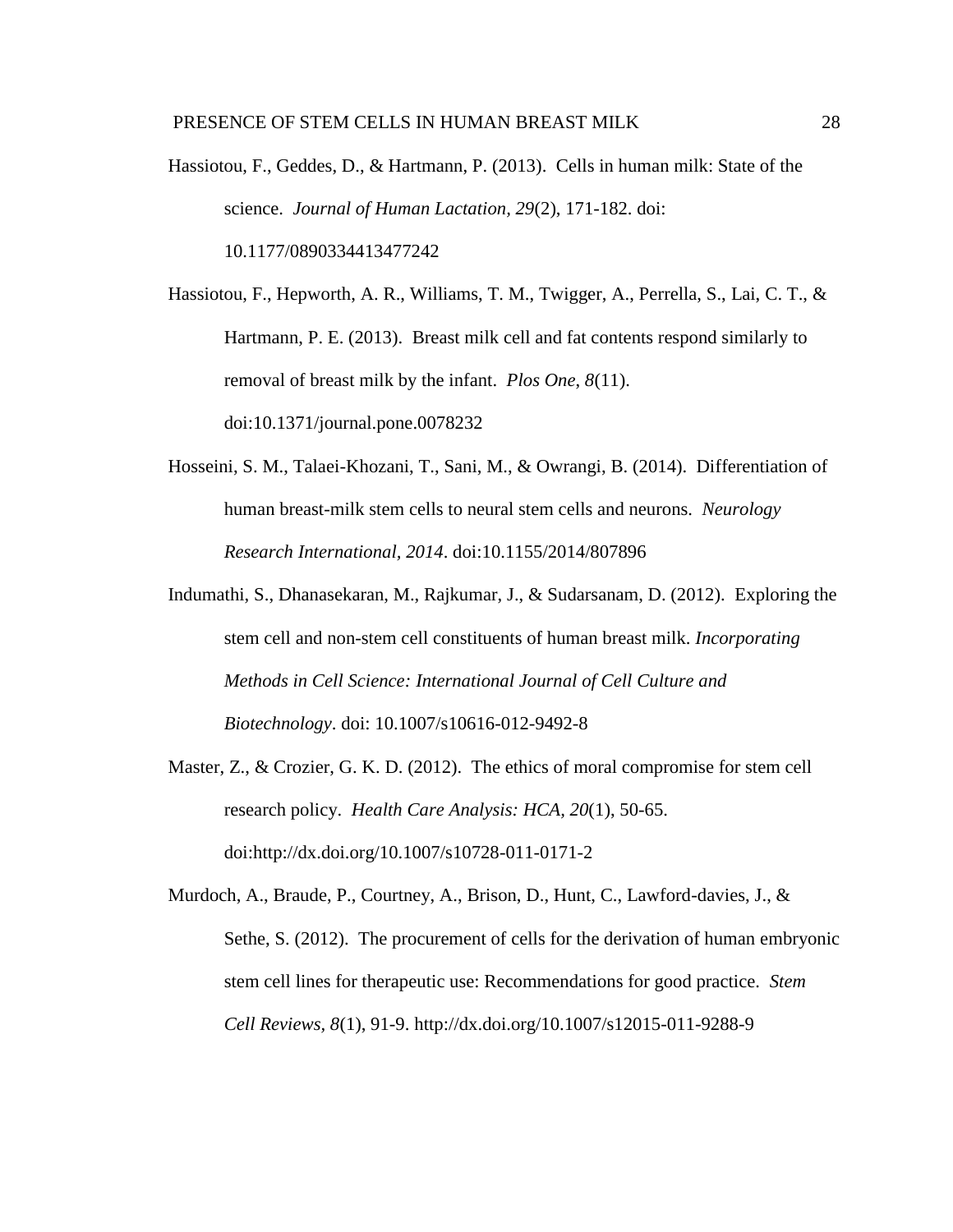- Müller, F.J., Goldmann, J., Löser, P., & Loring, J.F. (2010). A call to standardize teratoma assays used to define human pluripotent cell lines. *Cell Stem Cell 6*(5), 412-414. doi: 10.1016/j.stem.2010.04.009
- National Institutes of Health Guidelines on Human Stem Cell Research. (n.d.). Retrieved from http://stemcells.nih.gov/policy/pages/2009guidelines.aspx
- Patki, S., Kadam, S., Chandra, V., & Bhonde, R. (2010). Human breast milk is a rich source of multipotent mesenchymal stem cells. *Human Cell, 23*(2), 35-40. <http://dx.doi.org/10.1111/j.1749-0774.2010.00083>
- Piper, K. M. E., Berry, C. A., & Cregan, M. D. (2007). The bioactive nature of human breast milk. *Breast feeding Review*, *15*(3), 5-10. [http://ezproxy.liberty.edu:2048/login?url=http://go.galegroup.com/ps/i.do?id=GA](http://ezproxy.liberty.edu:2048/login?url=http://go.galegroup.com/ps/i.do?id=GALE%7CA173187457&v=2.1&u=vic_liberty&it=r&p=AONE&sw=w&asid=8d2ada323ac3f7cddba385c94ddb43e2) [LE%7CA173187457&v=2.1&u=vic\\_liberty&it=r&p=AONE&sw=w&asid=8d2a](http://ezproxy.liberty.edu:2048/login?url=http://go.galegroup.com/ps/i.do?id=GALE%7CA173187457&v=2.1&u=vic_liberty&it=r&p=AONE&sw=w&asid=8d2ada323ac3f7cddba385c94ddb43e2) [da323ac3f7cddba385c94ddb43e2](http://ezproxy.liberty.edu:2048/login?url=http://go.galegroup.com/ps/i.do?id=GALE%7CA173187457&v=2.1&u=vic_liberty&it=r&p=AONE&sw=w&asid=8d2ada323ac3f7cddba385c94ddb43e2)
- Ramos-Zúñiga, R., González-Pérez, O., Macías-Ornelas, A., Capilla-González, V., & Quiñones-Hinojosa, A. (2012). Ethical implications in the use of embryonic and adult neural stem cells*. Stem Cells International, 2012*, 1-7. Doi: 10.1155/2012/470949
- Sani, M., Hosseini, S. M., Salmannejad, M., Aleahmad, F., Ebrahimi, S., Jahanshahi, S. & Talaei-Khozani, T. (2015). Origins of the breast milk-derived cells: An endeavor to find the cell sources. *Cell Biology International, 39*, 611–618. doi: 10.1002/cbin.10432